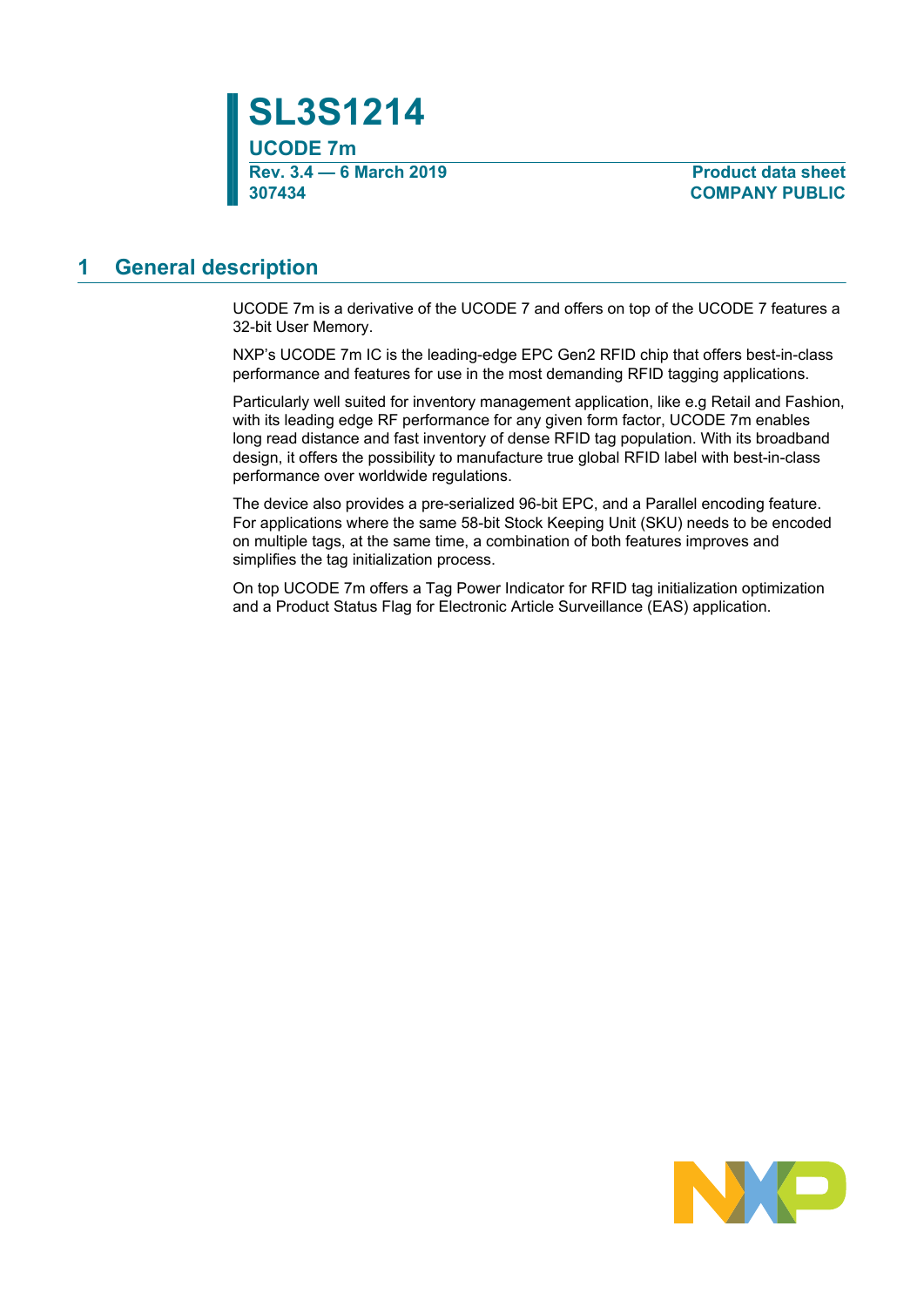### <span id="page-1-0"></span>**2 Features and benefits**

### **2.1 Key features**

- <span id="page-1-1"></span>**•** Read sensitivity -21 dBm
- **•** Write sensitivity -16 dBm
- **•** Parallel encoding mode: 100 items in 60ms
- **•** Encoding speed: 16 bits per millisecond
- **•** Innovative functionalities
	- **–** Tag Power Indicator
	- **–** Pre-serialization for 96-bit EPC
	- **–** Integrated Product Status Flag (PSF)
- **•** Compatible with single-slit antenna
- **•** Up to 128-bit EPC
- **•** 96-bit Unique Tag Identifier (TID) factory locked, including 48-bit unique serial number
- **•** 32-bit User Memory
- <span id="page-1-2"></span>**•** EPC Gen2 v2.0 ready

### **2.1.1 Memory**

- **•** 32-bit User Memory
- **•** Up to 128-bit of EPC memory
- **•** Pre-serialization for 96-bit EPC
- **•** 96-bit Tag IDentifier (TID) factory locked
- **•** 48-bit unique serial number factory-encoded into TID
- **•** 32-bit access password
- **•** Wide operating temperature range: -40 °C up to +85 °C
- <span id="page-1-3"></span>**•** Minimum 100.000 write cycle endurance

### **2.2 Key benefits**

#### **2.2.1 End user benefit**

- <span id="page-1-4"></span>**•** Long READ and WRITE ranges due to leading edge chip sensitivity
- **•** Very fast bulk encoding
- **•** Product identification through unalterable extended TID range, including a 48-bit serial number
- **•** Reliable operation in dense reader and noisy environments through high interference rejection

#### **2.2.2 Antenna design benefits**

- <span id="page-1-5"></span>**•** High sensitivity enables smaller and cost efficient antenna designs for the same retail category
- **•** Tag Power Indicator features enables very high density of inlay on rolls without crosstalk issues during writing/encoding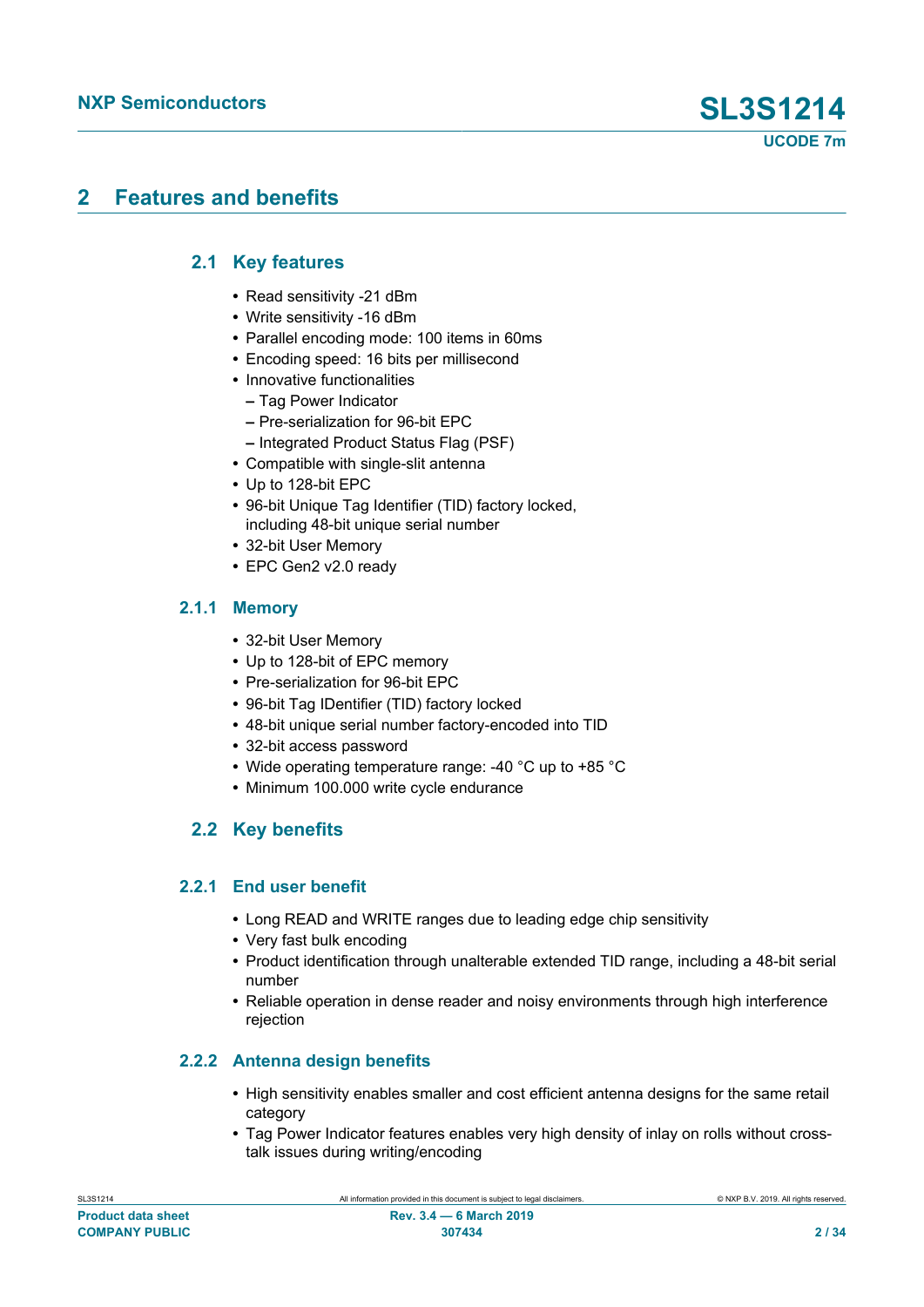**•** The different input capacitance for the single slit antenna solution enables a finer tuning of the impedance for the antenna design

#### **2.2.3 Label manufacturer benefit**

- <span id="page-2-0"></span>**•** Large RF pad-to-pad distance to ease antenna design
- **•** Symmetric RF inputs are less sensitive to process variation
- **•** Single slit antenna for a more mechanically stable antenna connection
- **•** Automatic self pre-serialization of the 96-bit EPC anytime its EPC serial number is erased
- <span id="page-2-1"></span>**•** Extremely fast encoding of the EPC content

#### **2.3 Supported features**

- **•** All mandatory commands of EPC global specification V.1.2.0 are implemented including:
	- **–** (Perma)LOCK
- **•** The following optional commands are implemented in conformance with the EPC specification:
	- **–** Access
	- **–** BlockWrite (2 words, 32-bit)
- **•** Product Status Flag bit: enables the UHF RFID tag to be used as EAS (Electronic Article Surveillance) tag without the need for a back-end data base.
- **•** Tag Power Indicator: enables the reader to select only ICs/tags that have enough power to be written to.
- **•** Parallel encoding: allows for the ability to bring (multiple) tag(s) quickly to the OPEN state and hence allowing single tags to be identified simply, without timing restrictions, or multiple tags to be e.g. written to at the same time, considerably reducing the encoding process

All supported features of UCODE 7m can be activated using standard EPCglobal READ / WRITE / ACCESS / SELECT commands. No custom commands are needed to take advantage of all the features in case of unlocked EPC memory. The parallel encoding feature may however require a firmware upgrade of the reader to use its full potential.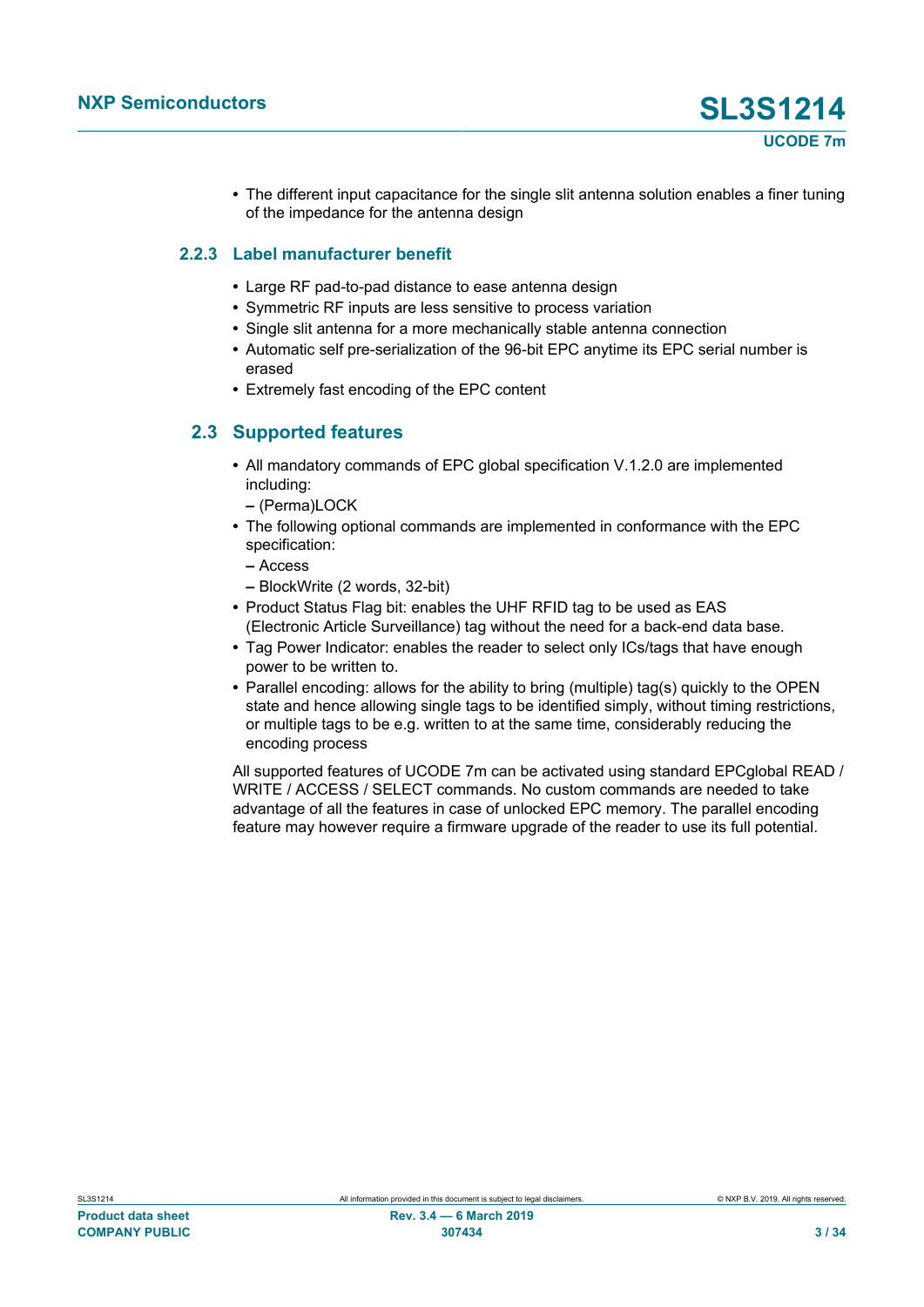### <span id="page-3-0"></span>**3 Applications**

#### **3.1 Markets**

- <span id="page-3-1"></span>**•** Retail/Fashion (apparel, footwear, jewelry, cosmetics)
- <span id="page-3-2"></span>**•** Fast Moving Consumer Goods

### **3.2 Applications**

- **•** Retail Inventory management
- **•** Supply chain management
- **•** Loss prevention
- **•** Asset management

Outside the applications mentioned above, please contact NXP Semiconductors for support.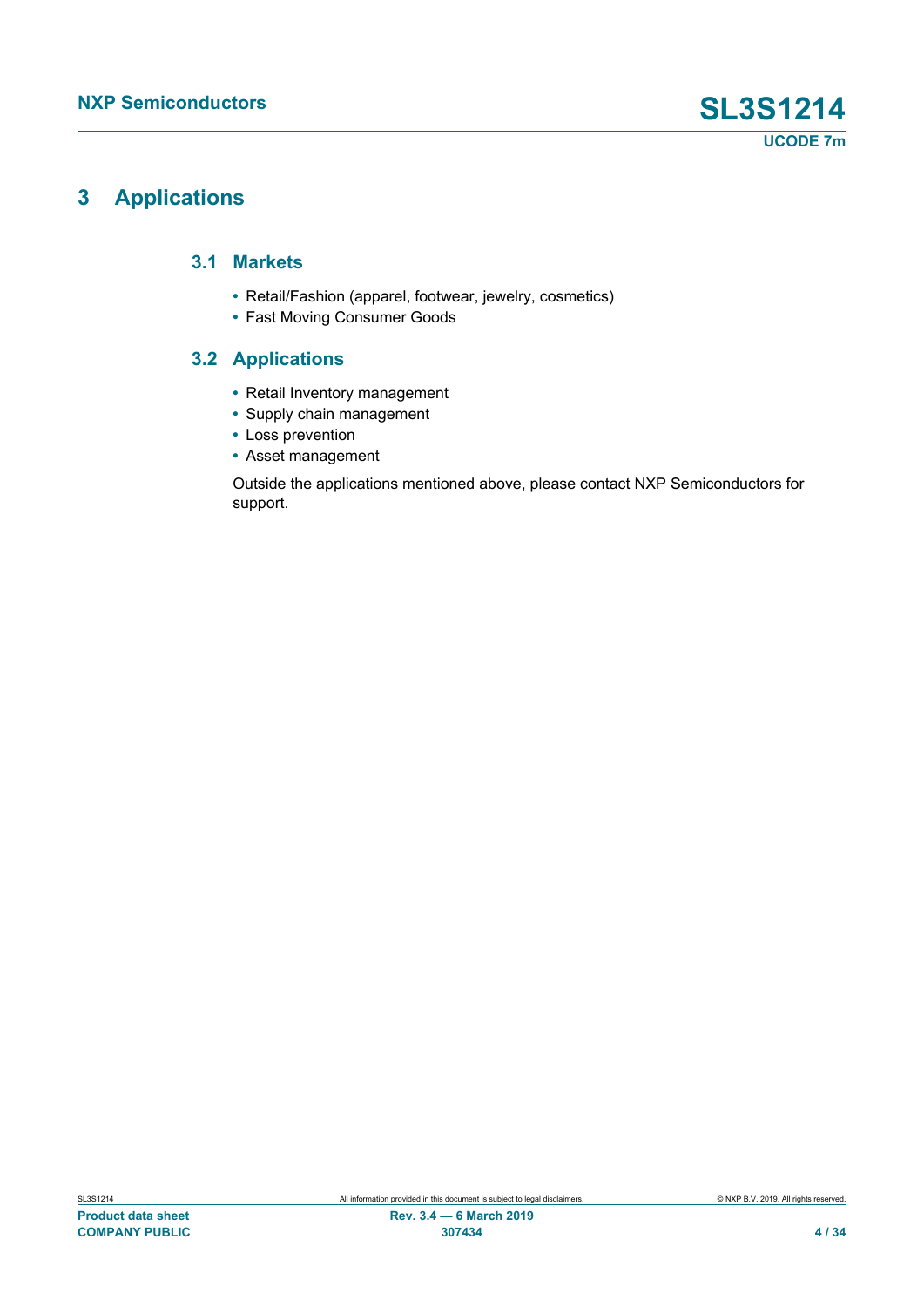## <span id="page-4-1"></span>**4 Ordering information**

<span id="page-4-0"></span>

| <b>Table 1. Ordering information</b> |                   |                |                                                                                                            |                 |
|--------------------------------------|-------------------|----------------|------------------------------------------------------------------------------------------------------------|-----------------|
| <b>Type number</b>                   | <b>Package</b>    |                |                                                                                                            |                 |
|                                      | <b>Name</b>       | <b>IC type</b> | <b>Description</b>                                                                                         | <b>Version</b>  |
| SL3S1214FUD/BG1                      | Wafer             | UCODE 7m       | bumped die on sawn 8" 120 um wafer 7 um Polyimide<br>spacer                                                | not applicable  |
| SL3S1214FTB0/1                       | XSON <sub>6</sub> | UCODE 7m       | plastic extremely thin small outline package; no leads;<br>6 terminals; body $1 \times 1.45 \times 0.5$ mm | <b>SOT886F1</b> |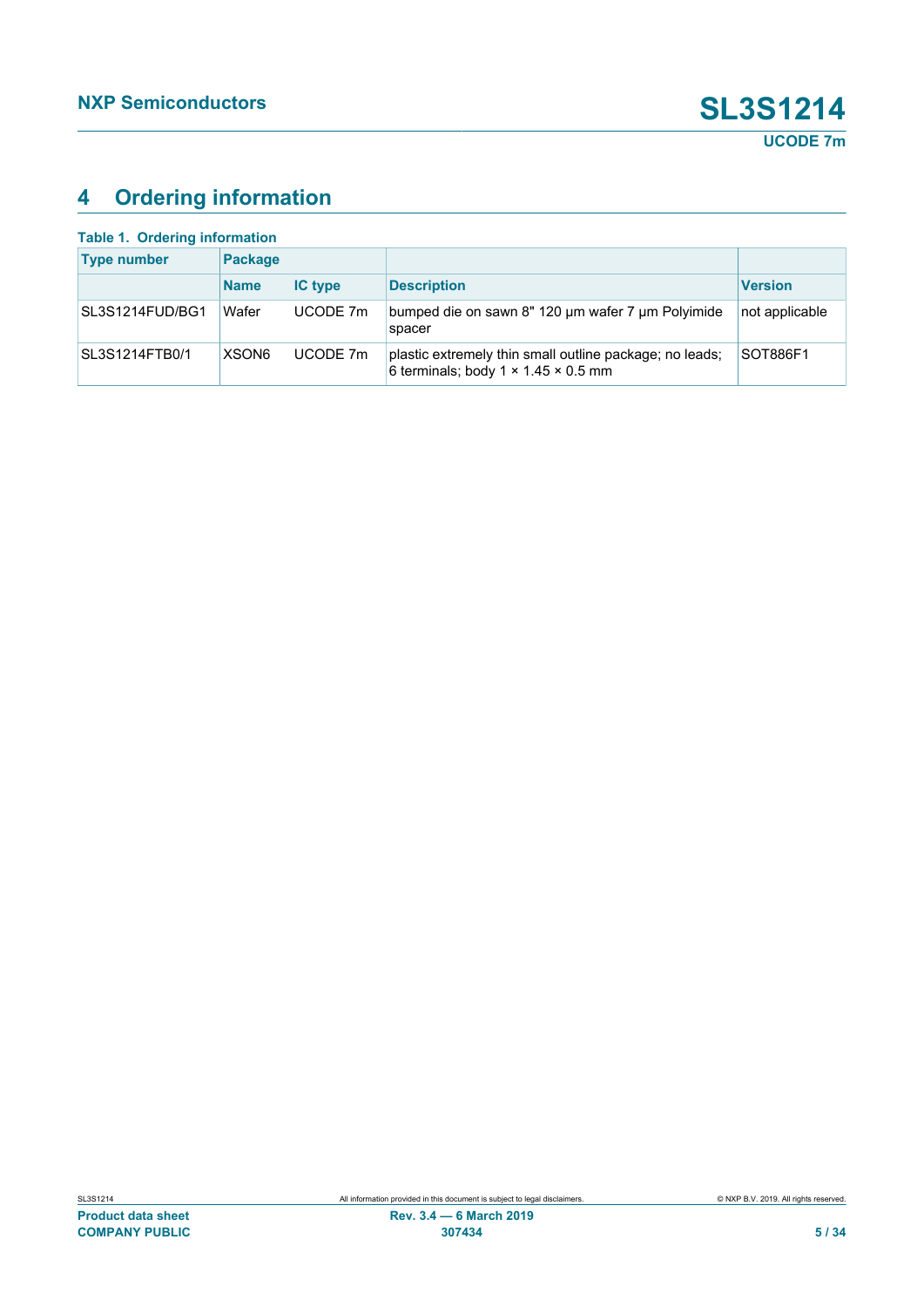## <span id="page-5-1"></span>**5 Marking**

<span id="page-5-0"></span>

| <b>Table 2. Marking codes</b> |                     |                |                |  |  |
|-------------------------------|---------------------|----------------|----------------|--|--|
| <b>Type number</b>            | <b>Marking code</b> | <b>Comment</b> | <b>Version</b> |  |  |
| SL3S1214FTB0/1                | YN                  | UCODE 7m       | SOT886         |  |  |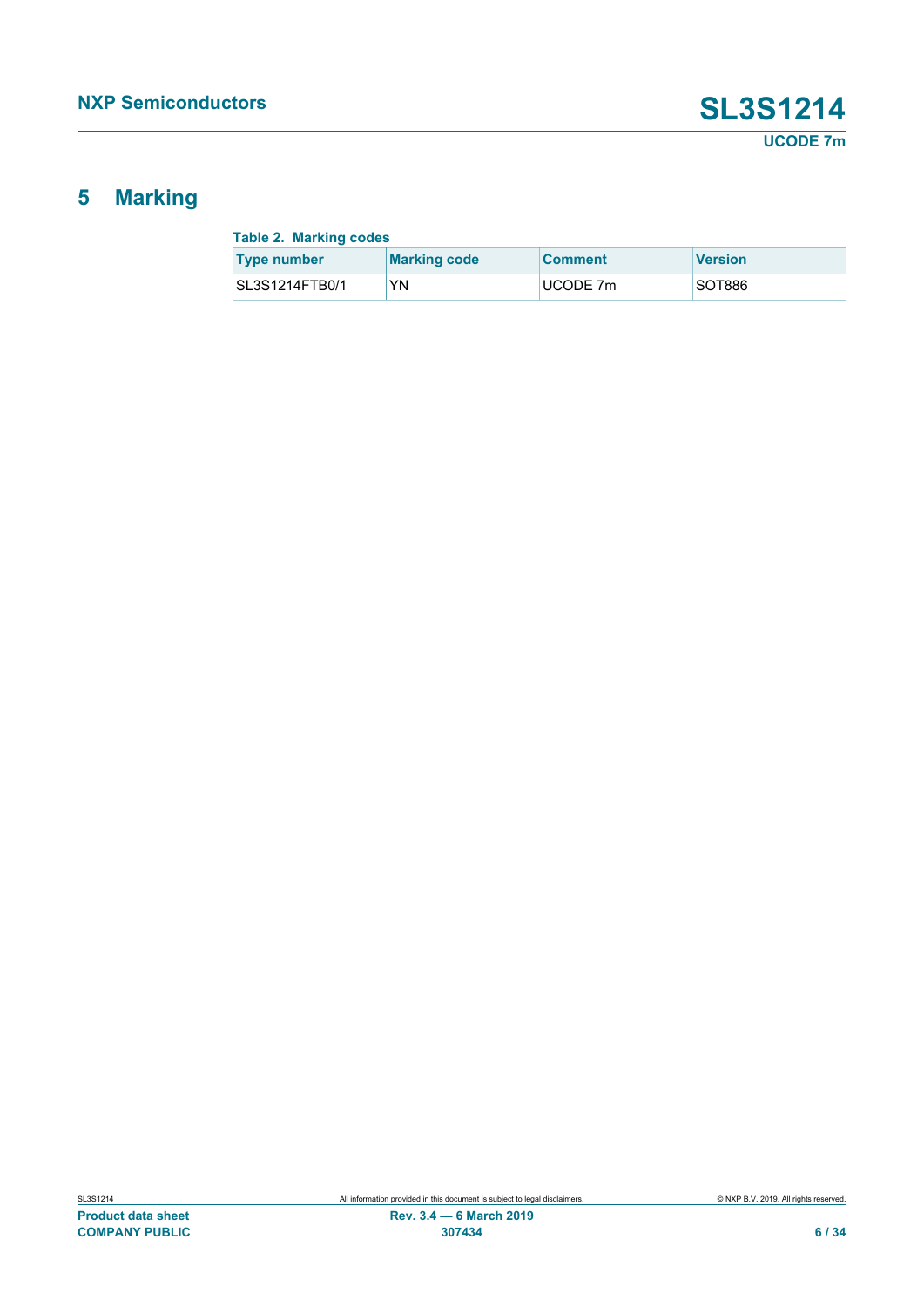### <span id="page-6-1"></span>**6 Block diagram**

The SL3S1214 IC consists of three major blocks:

- Analog Interface
- Digital Control
- EEPROM

The analog part provides stable supply voltage and demodulates data received from the reader which is then processed by the digital part. Further, the modulation transistor of the analog part transmits data back to the reader.

The digital section includes the state machines, processes the protocol and handles communication with the EEPROM, which contains the EPC and the user data.

<span id="page-6-0"></span>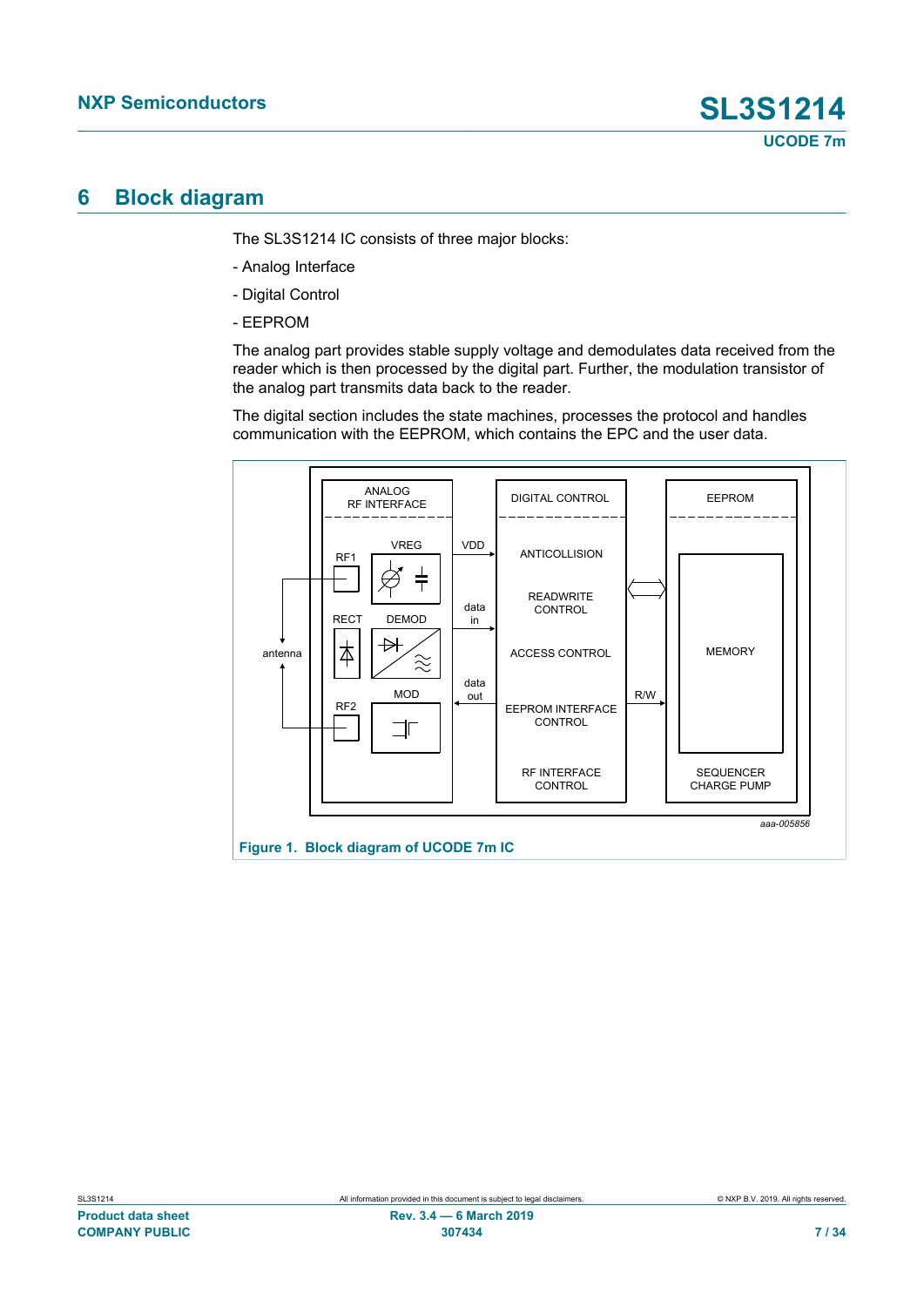<span id="page-7-3"></span>**UCODE 7m**

## <span id="page-7-4"></span>**7 Pinning information**

<span id="page-7-2"></span>

### **7.1 Pin description**

#### <span id="page-7-5"></span><span id="page-7-0"></span>**Table 3. Pin description bare die**

| <b>Symbol</b>   | <b>Description</b>  |
|-----------------|---------------------|
| TP <sub>1</sub> | test pad 1          |
| RF <sub>1</sub> | antenna connector 1 |
| TP2             | test pad 2          |
| RF <sub>2</sub> | antenna connector 2 |

#### <span id="page-7-1"></span>**Table 4. Pin description SOT886**

| Pin | <b>Symbol</b>   | <b>Description</b> |
|-----|-----------------|--------------------|
|     | RF <sub>2</sub> | antenna connector  |
| 2   | n.c.            | not connected      |
| 3   | n.c.            | not connected      |
| 4   | n.c.            | not connected      |
| 5   | n.c.            | not connected      |
| 6   | RF <sub>1</sub> | antenna connector  |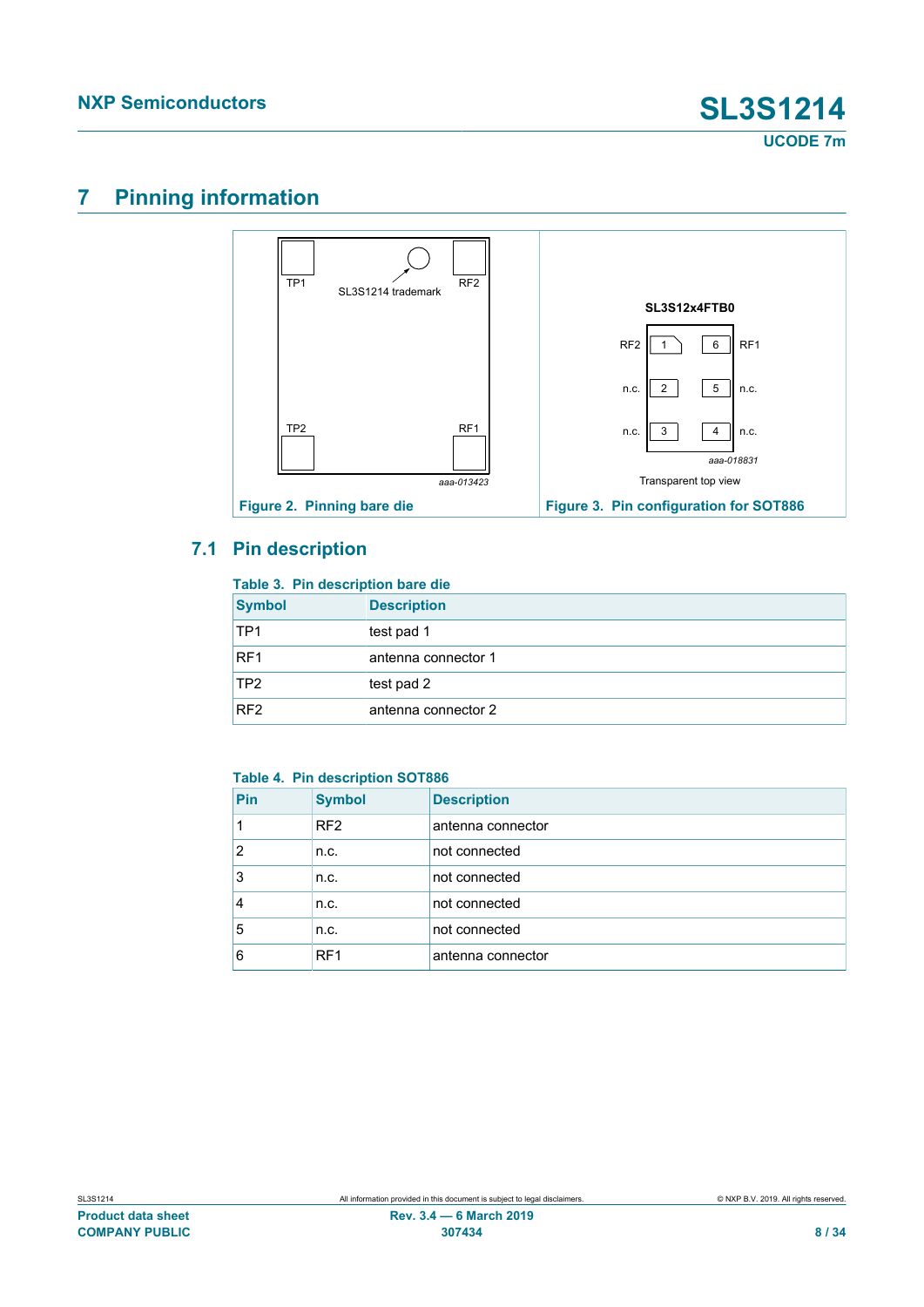### <span id="page-8-1"></span>**8 Wafer layout**

#### **8.1 Wafer layout**

<span id="page-8-2"></span><span id="page-8-0"></span>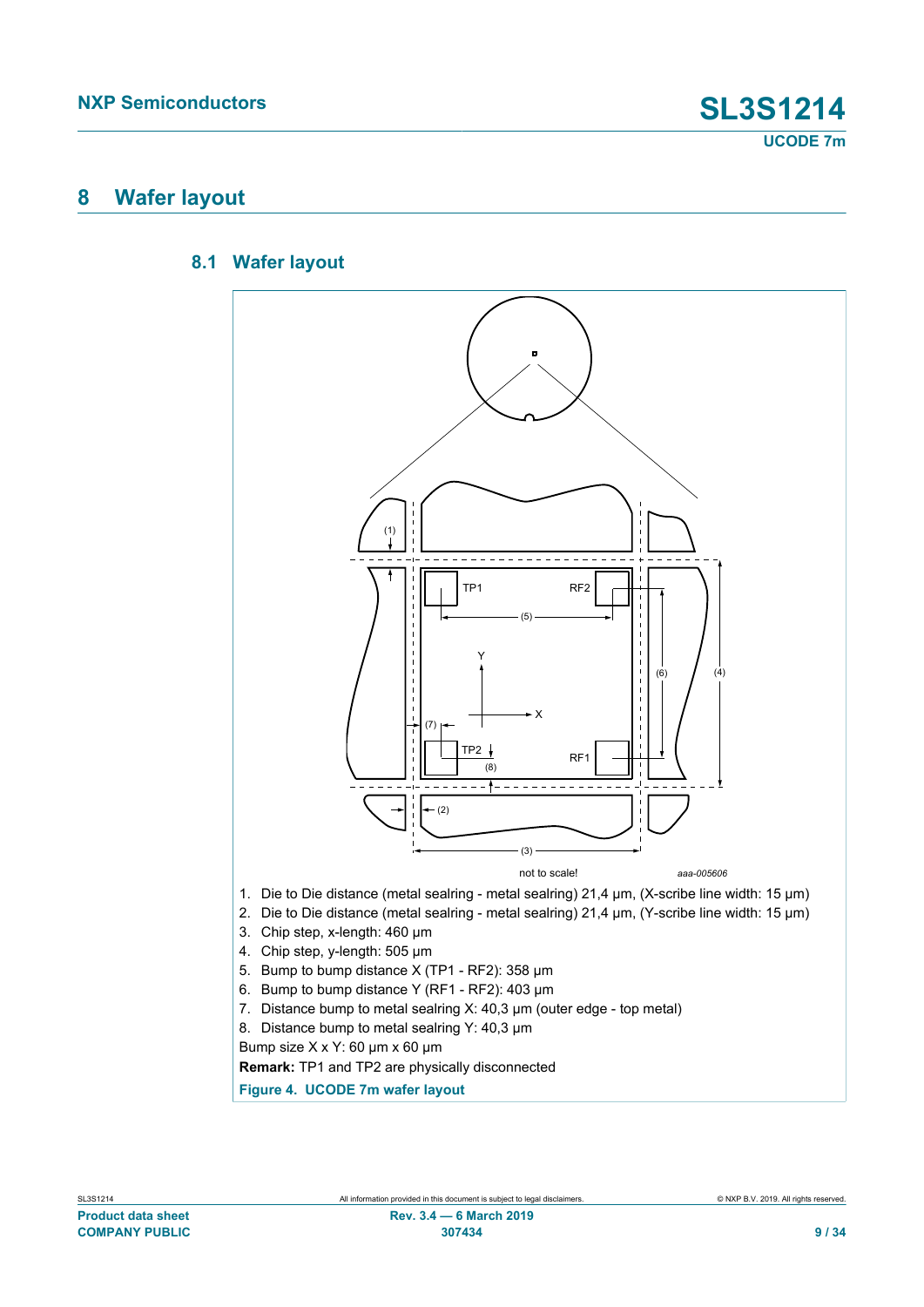### <span id="page-9-1"></span>**9 Mechanical specification**

<span id="page-9-2"></span>The UCODE 7m wafer is available in 120 μm thickness with 7 μm Polyimide spacer.

### **9.1 Wafer specification**

See [\[2\].](#page-27-0)

### **9.1.1 Wafer**

<span id="page-9-3"></span><span id="page-9-0"></span>

| <b>Table 5. Specifications</b> |                                                             |
|--------------------------------|-------------------------------------------------------------|
| <b>Wafer</b>                   |                                                             |
| Designation                    | each wafer is scribed with batch number and<br>wafer number |
| Diameter                       | 200 mm (8") unsawn - 205 mm typical sawn<br>on foil         |
| Thickness                      |                                                             |
| SL3S1214FUD/BG                 | 120 µm ± 15 µm                                              |
| Number of pads                 | 4                                                           |
| Pad location                   | non-diagonal / placed in chip corners                       |
| Distance pad to pad RF1-RF2    | 403.0 µm                                                    |
| Distance pad to pad TP1-RF2    | 358.0 µm                                                    |
| Process                        | CMOS 0.14 µm                                                |
| Batch size                     | 25 wafers                                                   |
| Potential good dies per wafer  | 126.524                                                     |
| <b>Wafer backside</b>          |                                                             |
| Material                       | Si                                                          |
| Treatment                      | ground and stress release                                   |
| Roughness                      | $R_a$ max. 0.5 µm, $R_t$ max. 5 µm                          |
| <b>Chip dimensions</b>         |                                                             |
| Die size excluding scribe      | 0.490 mm $\times$ 0.445 mm = 0.218 mm <sup>2</sup>          |
| Scribe line width:             | x-dimension = $15 \mu m$                                    |
|                                | y-dimension = $15 \mu m$                                    |
| <b>Passivation on front</b>    |                                                             |
| Type                           | Sandwich structure                                          |
| Material                       | PE-Nitride (on top)                                         |
| Thickness                      | 1.75 µm total thickness of passivation                      |
| Polyimide spacer               | 7 um ± 1 um (SL3S1214FUD/BG only)                           |
| Au bump                        |                                                             |
| Bump material                  | > 99.9 % pure Au                                            |
| <b>Bump hardness</b>           | 35 - 80 HV 0.005                                            |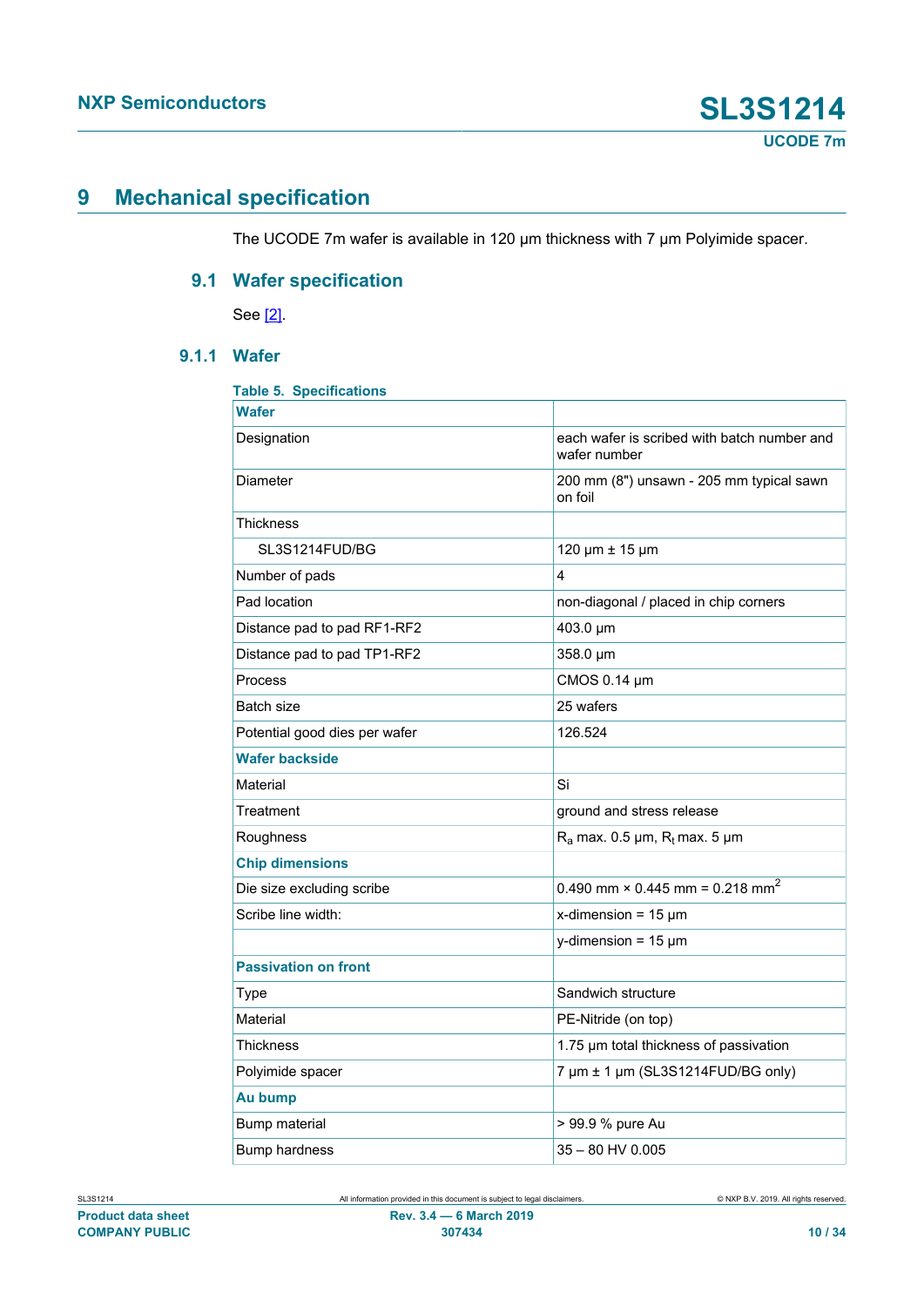# **NXP Semiconductors SL3S1214**

**UCODE 7m**

<span id="page-10-0"></span>

| Bump shear strength    | > 70 MPa                      |
|------------------------|-------------------------------|
| Bump height            |                               |
| SL3S1214FUD/BG         | $\sqrt{25}$ µm <sup>[1]</sup> |
| Bump height uniformity |                               |
| within a die           | $± 2 \mu m$                   |
| – within a wafer       | $± 3 \mu m$                   |
| - wafer to wafer       | $± 4 \mu m$                   |
| <b>Bump flatness</b>   | $± 1.5 \mu m$                 |
| Bump size              |                               |
| $-$ RF1, RF2           | $60 \times 60$ µm             |
| $-TP1,TP2$             | $60 \times 60$ µm             |
| Bump size variation    | $± 5 \mu m$                   |

<span id="page-10-1"></span>[1] Because of the 7 μm spacer, the bump will measure 18 μm relative height protruding the spacer.

#### **9.1.2 Fail die identification**

No ink dots are applied to the wafer.

Electronic wafer mapping (SECS II format) covers the electrical test results and additionally the results of mechanical/visual inspection.

<span id="page-10-2"></span>See [\[2\]](#page-27-0)

#### **9.1.3 Map file distribution**

See [\[2\]](#page-27-0)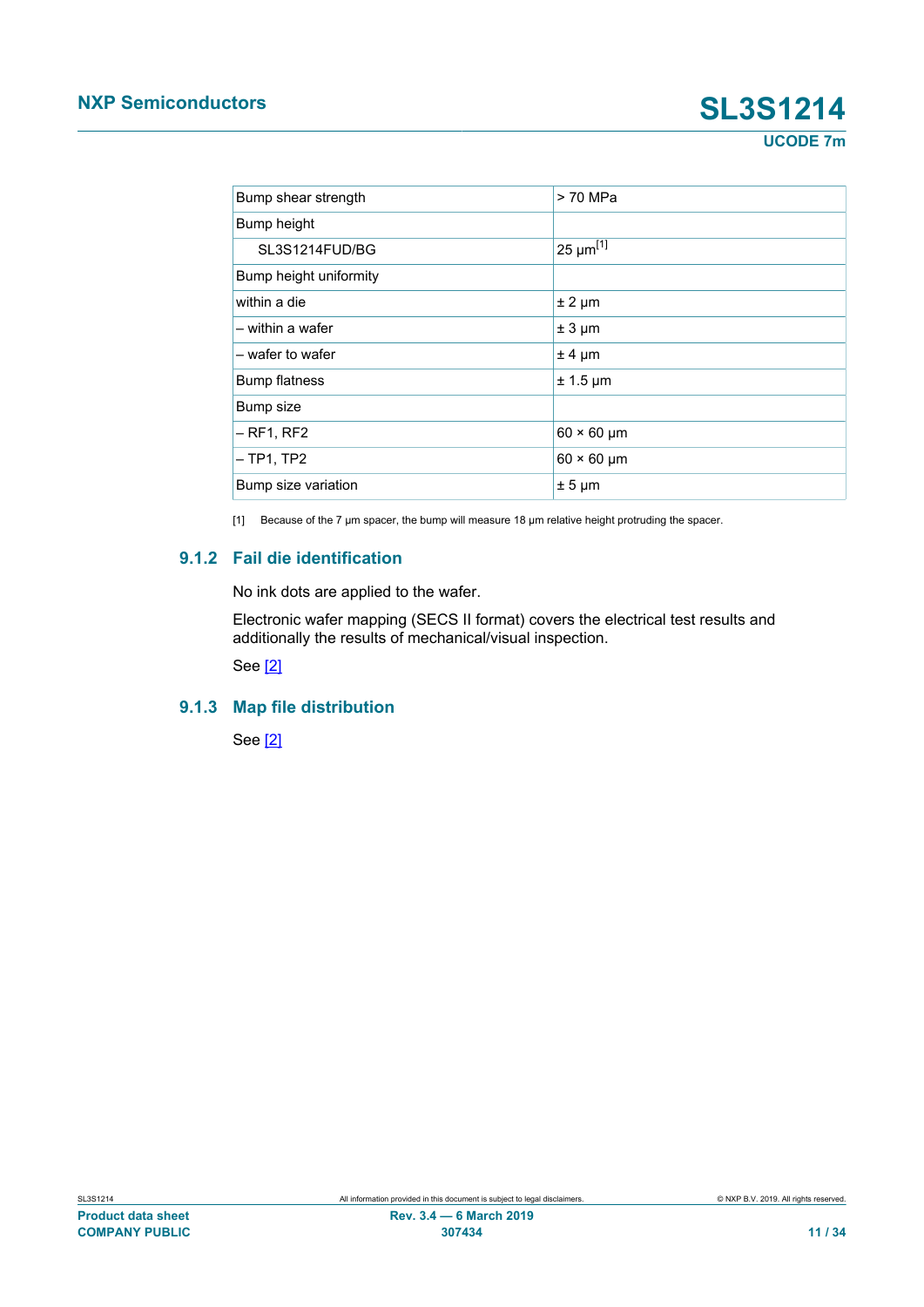### <span id="page-11-0"></span>**10 Functional description**

#### **10.1 Air interface standards**

<span id="page-11-1"></span>The UCODE 7m fully supports all parts of the "Specification for RFID Air Interface EPCglobal, EPC Radio-Frequency Identity Protocols, Class-1 Generation-2 UHF RFID, Protocol for Communications at 860 MHz to 960 MHz, Version 1.2.0".

#### **10.2 Power transfer**

<span id="page-11-2"></span>The interrogator provides an RF field that powers the tag, equipped with a UCODE 7m. The antenna transforms the impedance of free space to the chip input impedance in order to get the maximum possible power for the UCODE 7m on the tag.

The RF field, which is oscillating on the operating frequency provided by the interrogator, is rectified to provide a smoothed DC voltage to the analog and digital modules of the IC.

The antenna that is attached to the chip may use a DC connection between the two antenna pads. Therefore the UCODE 7m also enables loop antenna design.

#### <span id="page-11-3"></span>**10.3 Data transfer**

#### **10.3.1 Interrogator to tag Link**

<span id="page-11-4"></span>An interrogator transmits information to the UCODE 7m by modulating an UHF RF signal. The UCODE 7m receives both information and operating energy from this RF signal. Tags are passive, meaning that they receive all of their operating energy from the interrogator's RF waveform.

An interrogator is using a fixed modulation and data rate for the duration of at least one inventory round. It communicates to the UCODE 7m by modulating an RF carrier.

<span id="page-11-5"></span>For further details refer to [\[1\].](#page-27-1) Interrogator-to-tag (R=>T) communications.

#### **10.3.2 Tag to interrogator Link**

Upon transmitting a valid command an interrogator receives information from a UCODE 7m tag by transmitting an unmodulated RF carrier and listening for a backscattered reply. The UCODE 7m backscatters by switching the reflection coefficient of its antenna between two states in accordance with the data being sent. For further details refer to [\[1\],](#page-27-1) chapter 6.3.1.3.

The UCODE 7m communicates information by backscatter-modulating the amplitude and/or phase of the RF carrier. Interrogators shall be capable of demodulating either demodulation type.

The encoding format, selected in response to interrogator commands, is either FM0 baseband or Miller-modulated subcarrier.

#### **10.4 Supported commands**

<span id="page-11-6"></span>The UCODE 7m supports all **mandatory** EPCglobal V1.2.0 commands including

**•** (perma) LOCK command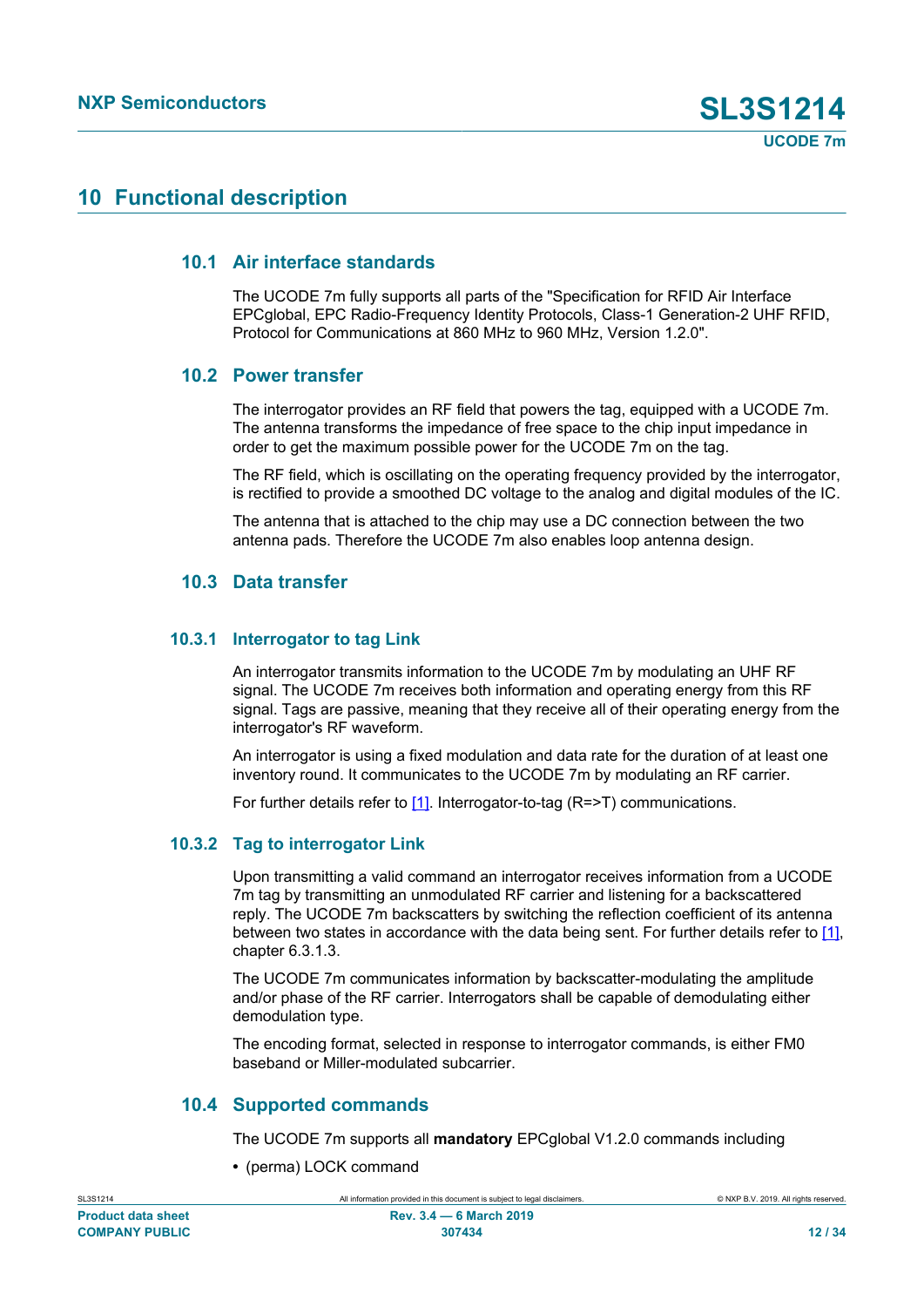In addition the UCODE 7m supports the following **optional** commands:

- **•** ACCESS
- **•** Block Write (32 bit)

The **Kill Password** of the UCODE 7m is zero-valued and permanent read/write locked, which disallows the IC from being killed.

#### **10.5 UCODE 7m memory**

<span id="page-12-2"></span>The UCODE 7m memory is implemented according EPCglobal Class1Gen2 and organized in three sections:

#### <span id="page-12-0"></span>**Table 6. UCODE 7m memory sections**

| <b>Name</b>                                                       | <b>Size</b> | <b>Bank</b>     |
|-------------------------------------------------------------------|-------------|-----------------|
| Reserved memory (32-bit Kill password and 32-bit Access password) | 64 bit      | 00b             |
| EPC (excluding 16 bit CRC-16 and 16 bit PC)                       | 128 bit     | 01 <sub>b</sub> |
| <b>UCODE 7m Configuration Word</b>                                | 16 bit      | 01b             |
| TID (including permalocked unique 48 bit serial number)           | 96 bit      | 10 <sub>b</sub> |
| User Memory                                                       | 32 bit      | 11 <sub>b</sub> |

The logical address of all memory banks begin at zero (00h).

In addition to the four memory banks one configuration word to handle the UCODE 7m specific features is available at EPC bank 01 address bit-200h. The configuration word is described in detail in 9.6.

<span id="page-12-3"></span>The TID complies to the extended tag Identification scheme according GS1 EPC Tag Data Standard 1.6.

#### <span id="page-12-1"></span>**10.5.1 UCODE 7m overall memory map**

| <b>Bank</b><br>address | <b>Memory</b><br>address | <b>Type</b> | <b>Content</b>             | <b>Initial</b> | <b>Remark</b>                          |
|------------------------|--------------------------|-------------|----------------------------|----------------|----------------------------------------|
| Bank 00                | 00h to 1Fh               | reserved    | Kill password              | hard wired 00h | permanent read/write locked            |
|                        | 20h to 3Fh               | reserved    | Access password            | all 00h        | unlocked memory                        |
| Bank 01<br><b>EPC</b>  | 00h to 0Fh               | EPC         | CRC-16                     |                | memory mapped calculated<br><b>CRC</b> |
|                        | 10h to 14h               | <b>EPC</b>  | EPC length                 | 00110b         | unlocked memory                        |
|                        | 15h                      | <b>EPC</b>  | <b>UMI</b>                 | 0b             | unlocked memory                        |
|                        | 16h                      | <b>EPC</b>  | <b>XPC</b> indicator       | 0b             | hardwired to 0                         |
|                        | 17h to 1Fh               | <b>EPC</b>  | numbering system indicator | 00h            | unlocked memory                        |
|                        | 20h to 9Fh               | <b>EPC</b>  | <b>EPC</b>                 | [1]            | unlocked memory                        |
| Bank 01                | 200h                     | <b>EPC</b>  | <b>RFU</b>                 | 0b             | locked memory                          |
| Config Word            | 201h                     | <b>EPC</b>  | <b>RFU</b>                 | 0b             | locked memory                          |
|                        | 202h                     | <b>EPC</b>  | Parallel encoding          | 0b             | Action bit <sup>[2]</sup>              |
|                        | 203h                     | <b>EPC</b>  | <b>RFU</b>                 | 0b             | locked memory                          |

**Table 7. UCODE 7m overall memory map**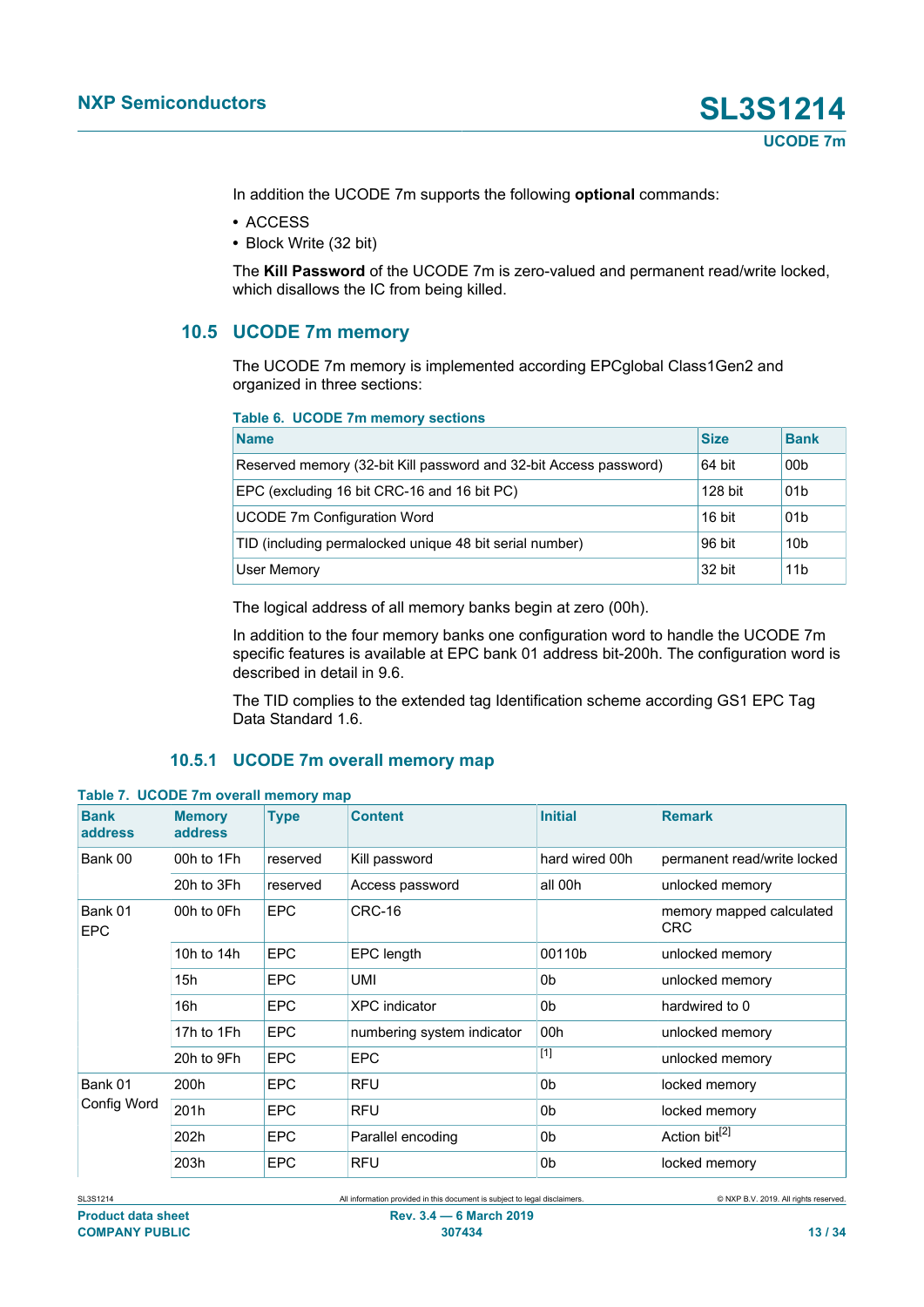**UCODE 7m**

<span id="page-13-4"></span><span id="page-13-3"></span><span id="page-13-2"></span><span id="page-13-1"></span><span id="page-13-0"></span>

| <b>Bank</b><br>address | <b>Memory</b><br>address | <b>Type</b> | <b>Content</b>               | <b>Initial</b>  | <b>Remark</b>                |
|------------------------|--------------------------|-------------|------------------------------|-----------------|------------------------------|
|                        | 204h                     | <b>EPC</b>  | <b>Tag Power Indicator</b>   | 0 <sub>b</sub>  | Action bit <sup>[2]</sup>    |
|                        | 205h                     | <b>EPC</b>  | <b>RFU</b>                   | 0 <sub>b</sub>  | locked memory                |
|                        | 206h                     | <b>EPC</b>  | <b>RFU</b>                   | 0 <sub>b</sub>  | locked memory                |
|                        | 207h                     | <b>EPC</b>  | <b>RFU</b>                   | 0 <sub>b</sub>  | locked memory                |
|                        | 208h                     | <b>EPC</b>  | <b>RFU</b>                   | 0b              | locked memory                |
|                        | 209h                     | <b>EPC</b>  | max. backscatter strength    | 1 <sub>b</sub>  | permanent bit[3]             |
|                        | 20Ah                     | <b>EPC</b>  | <b>RFU</b>                   | 0 <sub>b</sub>  | locked memory                |
|                        | 20Bh                     | <b>EPC</b>  | <b>RFU</b>                   | 0 <sub>b</sub>  | locked memory                |
|                        | 20Ch                     | <b>EPC</b>  | <b>RFU</b>                   | 0b              | locked memory                |
|                        | 20Dh                     | <b>EPC</b>  | <b>RFU</b>                   | 0 <sub>b</sub>  | locked memory                |
|                        | 20Eh                     | <b>EPC</b>  | <b>RFU</b>                   | 0 <sub>b</sub>  | locked memory                |
|                        | 20Fh                     | <b>EPC</b>  | PSF alarm flag               | 0b              | Permanent bit <sup>[3]</sup> |
| Bank 10                | 00h to 07h               | <b>TID</b>  | allocation class identifier  | 1110 0010b      | locked memory                |
| <b>TID</b>             | 08h to 13h               | <b>TID</b>  | tag mask designer identifier | 1000 0000 0110b | locked memory                |
|                        | 14h                      | <b>TID</b>  | config word indicator        | $1b^{[4]}$      | locked memory                |
|                        | 14h to 1Fh               | <b>TID</b>  | tag model number             | $TMNR^{[5]}$    | locked memory                |
|                        | 20h to 2Fh               | <b>TID</b>  | XTID header                  | 2000h           | locked memory                |
|                        | 30h to 5Fh               | <b>TID</b>  | Serial Number                | <b>SNR</b>      | locked memory                |
| Bank 11 User<br>Memory | 00h to 1Fh               | <b>UM</b>   | User memory                  | all 00h         | unlocked memory              |

[1] HEX E280 6891 0000 nnnn nnnn nnnn

where n are the nibbles of the SNR from the TID

[2] Action bits: meant to trigger a feature upon a SELECT command on the related bit, see <u>[Section 10.6.1](#page-15-0)</u>

[3] Permanent bit: permanently stored bits in the memory; Read/Writeable according to EPC bank lock status, see [Section 10.6.1](#page-15-0)

[4] Indicates the existence of a Configuration Word at the end of the EPC number

[5] See <u>Figure 5</u>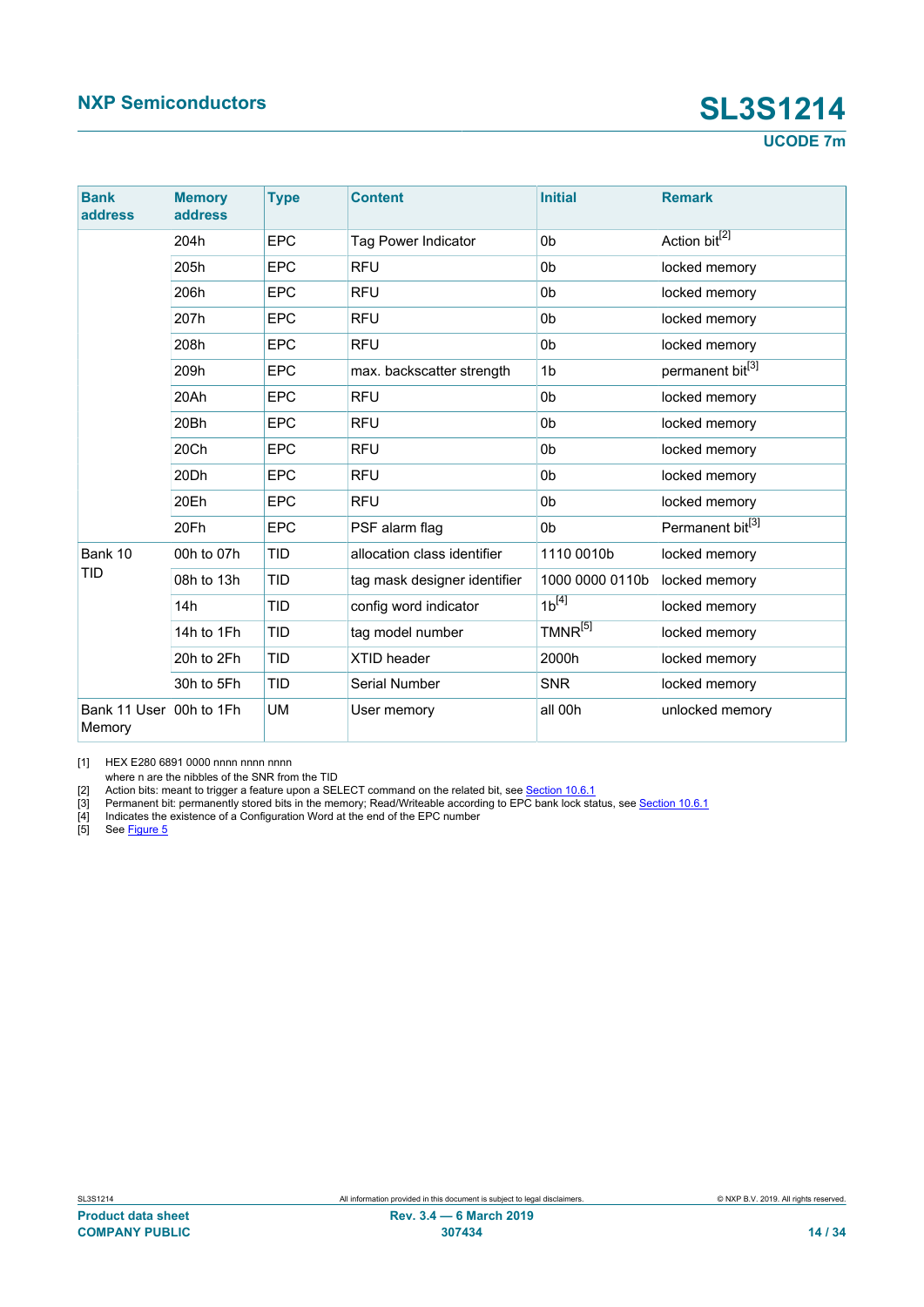**UCODE 7m**

#### <span id="page-14-1"></span>**10.5.2 UCODE 7m TID memory details**

<span id="page-14-0"></span>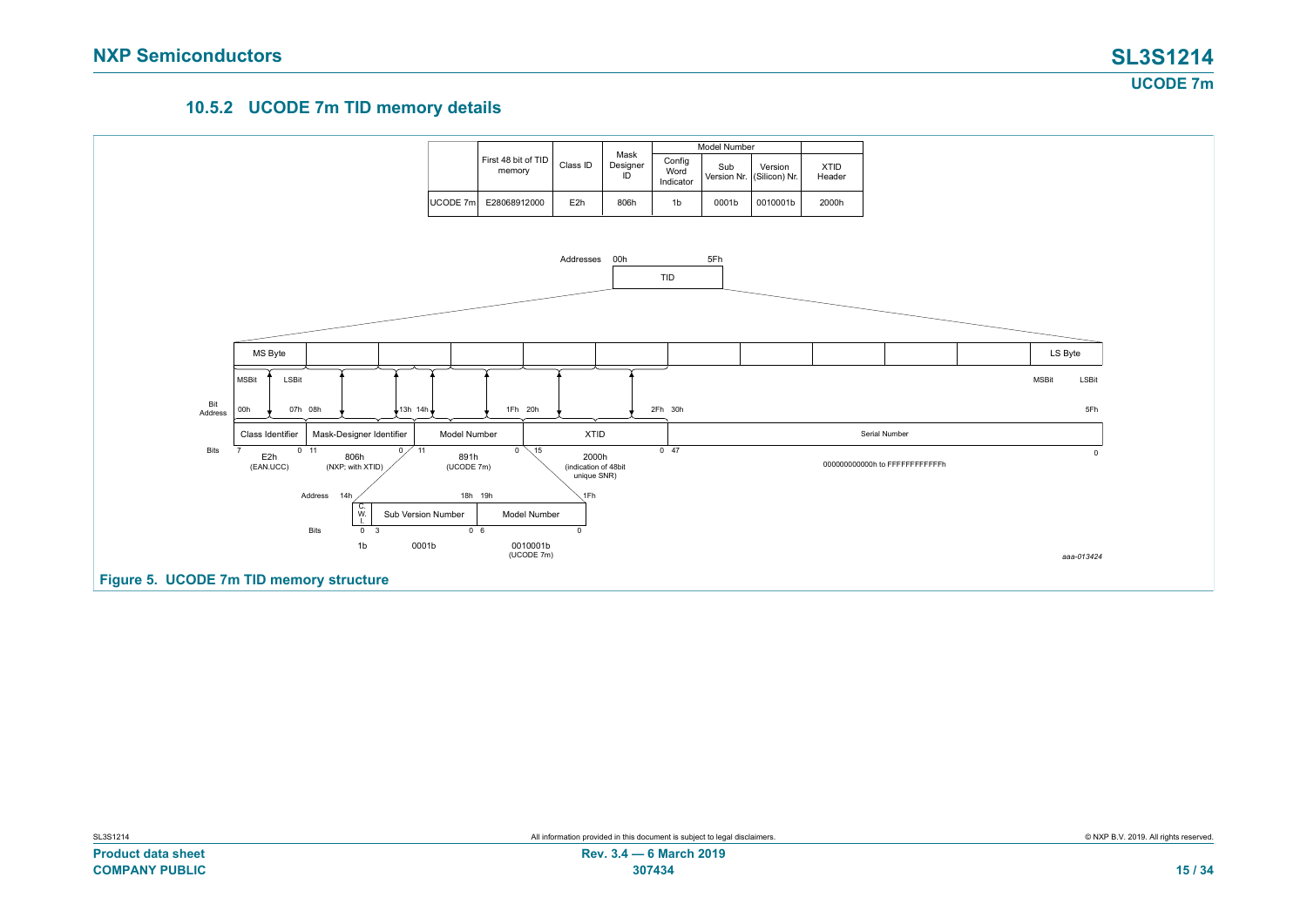#### **10.6 Supported features**

<span id="page-15-3"></span>The UCODE 7m is equipped with a number of additional features, which are implemented in such a way that standard EPCglobal READ / WRITE / ACCESS / SELECT commands can be used to operate these features.

The Configuration Word, as mentioned in the memory map, describes the additional features located at address 200h of the EPC memory.

Bit 14h of the TID indicates the existence of a Configuration Word. This flag will enable the selection of configuration word enhanced transponders in mixed tag populations.

<span id="page-15-0"></span>Please refer to [\[3\]](#page-27-2) for additional reference.

#### **10.6.1 UCODE 7m features control mechanism**

<span id="page-15-1"></span>The different features of the UCODE 7m can be activated / de-activated by addressing or changing the content of the corresponding bit in the configuration word located at address 200h in the EPC memory bank (see [Table 8\)](#page-15-1). The de-activation of the action bit features will only happen after chip reset.

#### **Table 8. Configuration word UCODE 7m**

| <b>Locked memory</b> |            | <b>Action bit</b>           |            |                                      | <b>Locked memory</b> |            |            |
|----------------------|------------|-----------------------------|------------|--------------------------------------|----------------------|------------|------------|
| <b>RFU</b>           | <b>RFU</b> | <b>Parallel</b><br>encoding | <b>RFU</b> | <b>Tag Power</b><br><b>Indicator</b> | <b>RFU</b>           | <b>RFU</b> | <b>RFU</b> |
| 0                    |            | _                           |            |                                      | b                    |            |            |

#### <span id="page-15-2"></span>**Table 9. Configuration word UCODE 7m ... continued**

| memory bit | Locked Permanent                | Locked memory |            |            |            |            | <b>Permanent bit</b> |
|------------|---------------------------------|---------------|------------|------------|------------|------------|----------------------|
| <b>RFU</b> | max.<br>backscatter<br>strength | <b>RFU</b>    | <b>RFU</b> | <b>RFU</b> | <b>RFU</b> | <b>RFU</b> | <b>PSF Alarm bit</b> |
| 8          | 9                               | 10            | 11         | 12         | 13         | 14         | 15                   |

The configuration word contains 2 different type of bits:

- **• Action bits**: meant to trigger a feature upon a SELECT command on the related bit: Parallel encoding Tag Power indicator
- **• Permanent bits**: permanently stored bits in the memory Max. Backscatter Strength PSF Alarm bit

The activation or the de-activation of the feature behind the permanent bits happens only when attempting to write a "1" value to the related bit (value toggling) - writing "0" value will have no effect.

If the feature is activated, the related bit will be read with a "1" value and, if de-activated, with a "0" value.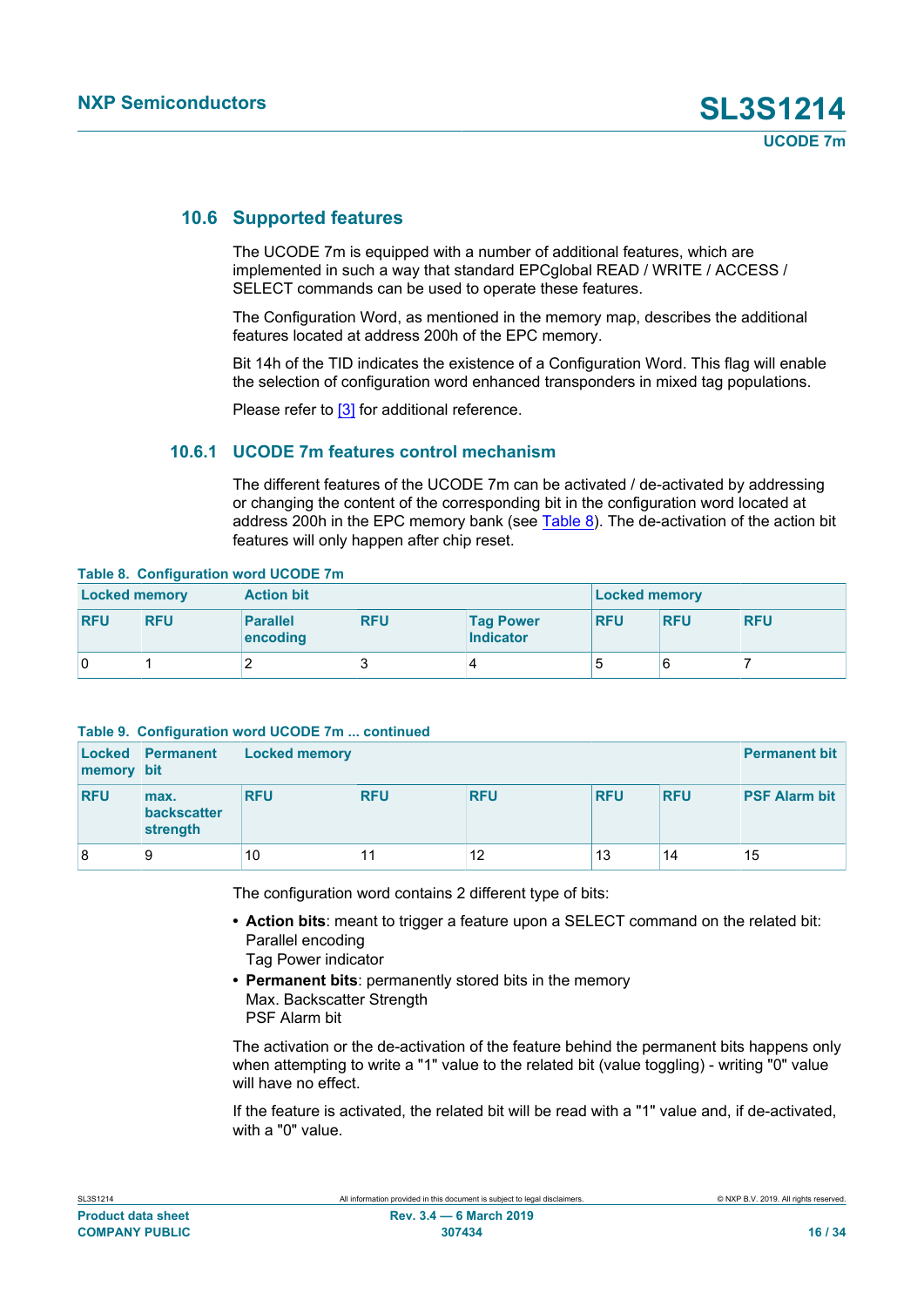The permanent bits can only be toggled using standard EPC WRITE if the EPC bank is unlocked or within the SECURED state if the EPC is locked. If the EPC is perma locked, they cannot be changed.

Action bits will trigger a certain action only if the pointer of the SELECT command exactly matches the action-bit address (i.e. 202h or 204h), if the length=1 and if mask=1b (no multiple trigger of actions possible within one single SELECT command).

After issuing a SELECT to any action bits an interrogator shall transmit CW for RTCal [\[1\]](#page-27-1) + 80 μs before sending the next command.

If the truncate bit in the SELECT command is set to "1" the SELECT will be ignored.

A SELECT on action bits will not change the digital state of the chip.

The action bits can be triggered regardless if the EPC memory is unlocked, locked or perma locked.

#### **10.6.2 Backscatter strength reduction**

<span id="page-16-0"></span>The UCODE 7m features two levels of backscatter strengths. Per default maximum backscatter is enabled in order to enable maximum read rates. When clearing the flag the strength can be reduced if needed.

#### **10.6.3 Pre-serialization of the 96-bit EPC**

#### <span id="page-16-1"></span>**Description**

The 96-bit EPC, which is the initial EPC length settings of UCODE7, will be delivered pre-serialized with the 48-bit serial number from the TID.

#### **Use cases and benefits**

With a pre-serialized EPC, the encoding process of the tags with UCODE 7 gets simpler and faster as it only needs to encode the SKU (58-bit header of the EPC).

#### **10.6.4 Parallel encoding**

#### <span id="page-16-2"></span>**Description**

This feature of the UCODE 7m can be activated by the "Parallel encoding bit" in the Configuration-Word located at (202h).

Upon issuing a EPC SELECT command on the "Parallel encoding bit", in a population of UCODE 7m tags, a subsequent QUERY brings all tags go the OPEN state with a specific handle ("AAAAh").

Once in the OPEN state, for example a WRITE command will apply to all tags in the OPEN state (see [Figure 7](#page-18-0)). This parallel encoding is considerably lowering the encoding time compared to a standard implementation (see [Figure 6](#page-17-0)).

The amount of tags that can be encoded at the same time will depend on the strength of the reader signal. Since all tags will backscatter their ACKNOWLEDGE (ACK) response at the same time, the reader will observe collision in the signal from the tags.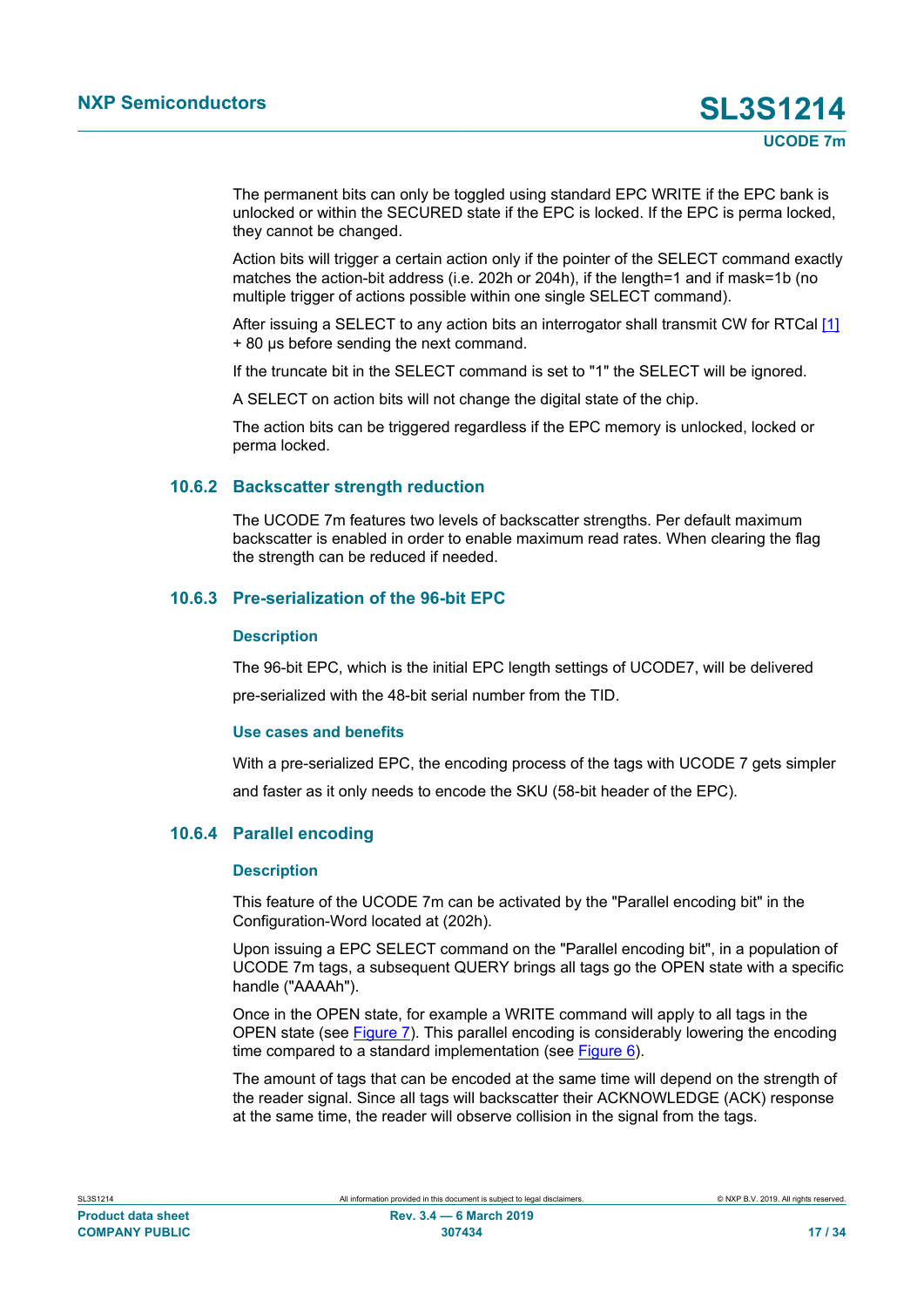<span id="page-17-0"></span>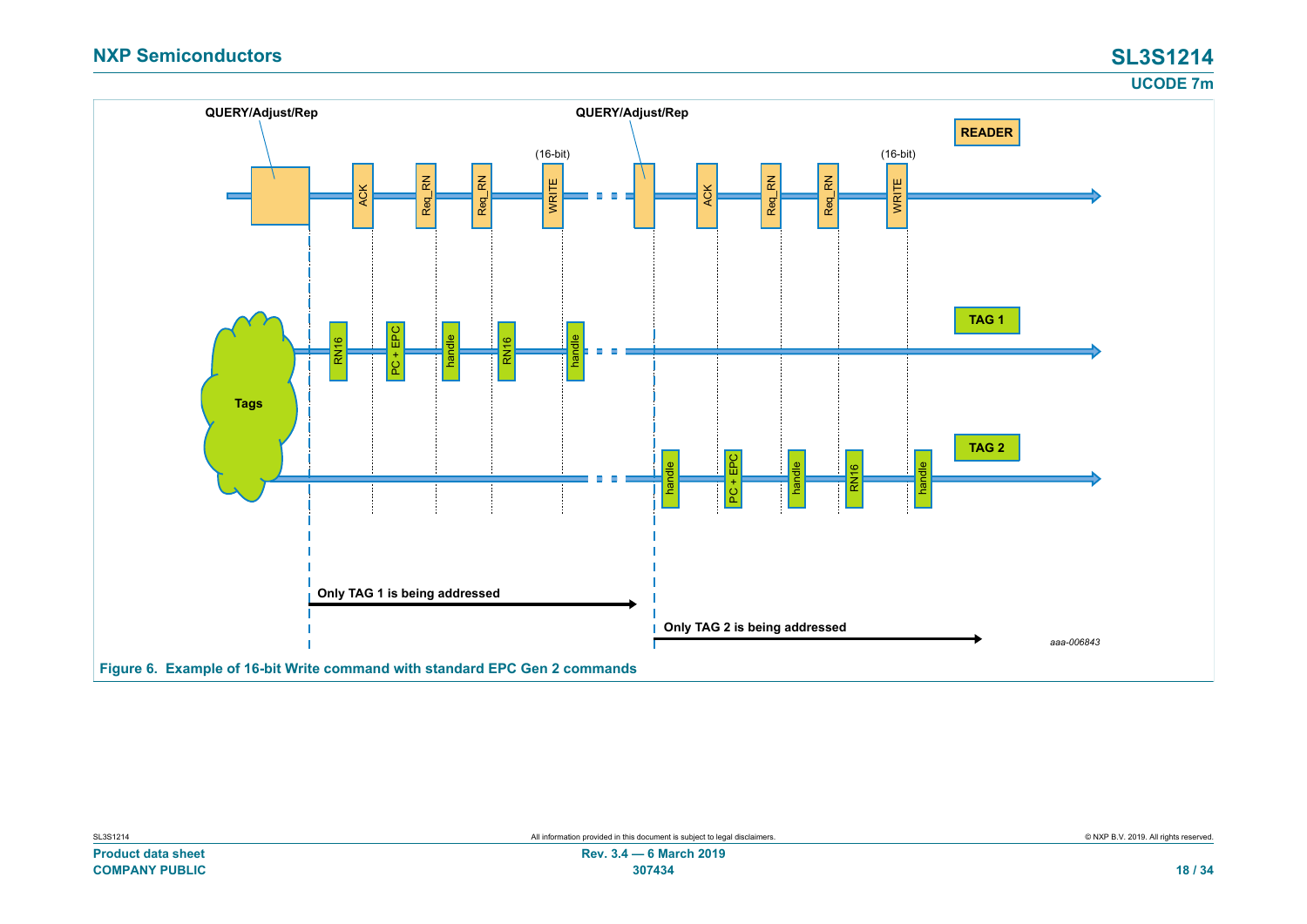**UCODE 7m**

<span id="page-18-0"></span>

#### **Use cases and benefits**

Parallel encoding feature of UCODE 7m can enable ultra fast bulk encoding.

Taking in addition advantage of the pre-serialization scheme of UCODE 7m, the same SKU can be encoded in multiple tags as the EPC will be delivered pre-serialized already.

In the case of only one tag answering (like in printer encoding), this feature could be used to save some overhead in commands to do direct EPC encoding after the handle reply.

Since this is a UCODE 7m specific feature the use of this features requires support on the reader side.

#### **10.6.5 Tag Power Indicator**

#### <span id="page-18-1"></span>**Description**

Upon a SELECT command on the "Tag Power Indicator", located in the config word 204h, an internal power check on the chip is performed to see if the power level is sufficient to perform a WRITE command. The decision level is defined as nominal WRITE sensitivity minus 1dB. In the case there is enough power, the SELECT command is matching and non-matching if not enough power. The tag can then be singulated by the standard inventory procedure.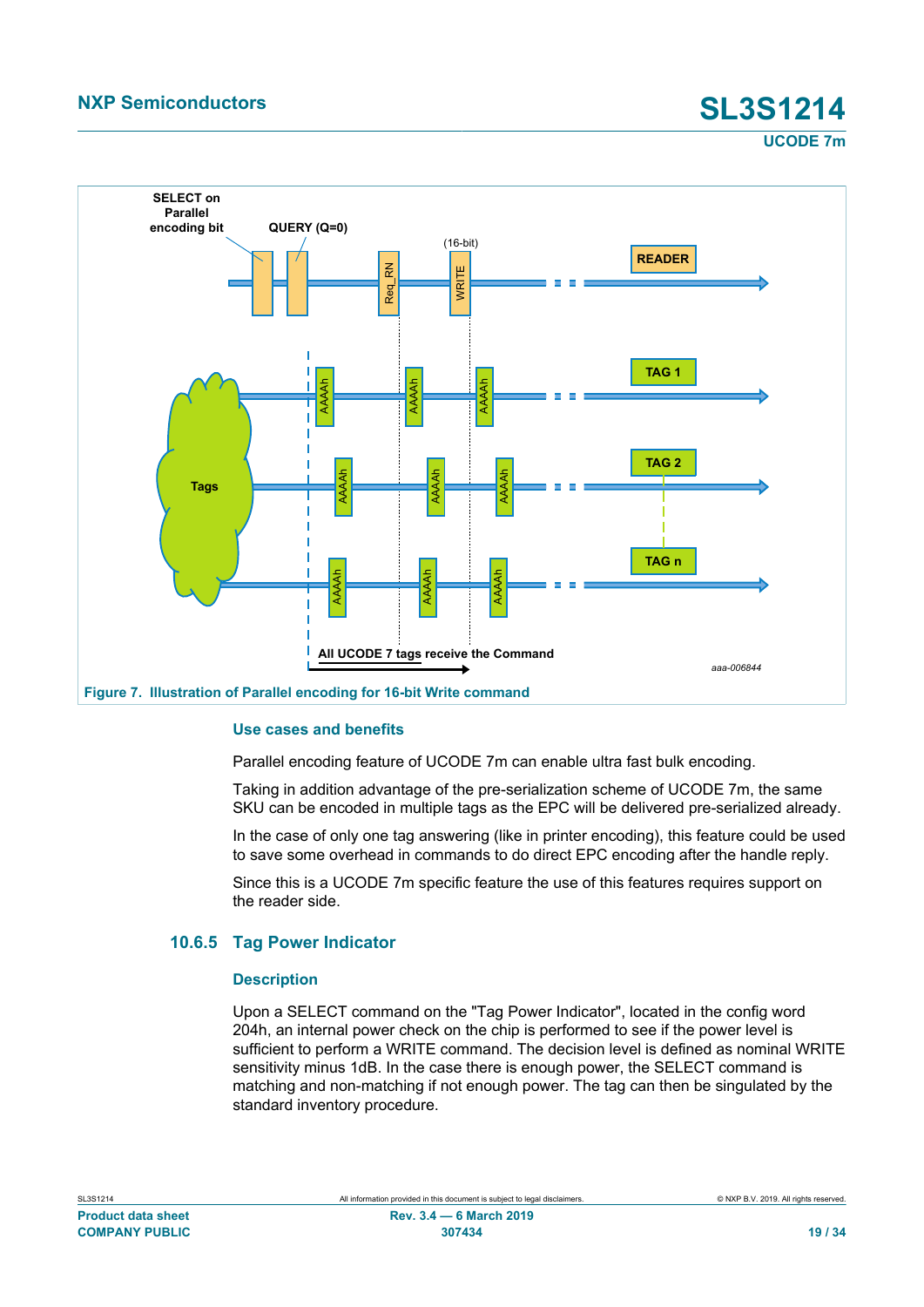#### **Use cases and benefits**

This feature gives the possibility to select only the tag(s) that receive enough power to be written during e.g. printer encoding in a dense environment of tags even though the reader may read more than one tag (see  $Figure 8$  for illustration). The power level still needs to be adjusted to transmit enough writing power to one tag only to do one tag singulation.

<span id="page-19-0"></span>

#### **10.6.6 Product Status Flag (PSF)**

#### <span id="page-19-2"></span>**Description**

The PSF is a general purpose bit located in the Configuration word at address 20Fh with a value that can be freely changed.

#### **Use cases and benefits**

The PSF bit can be used as an EAS (Electronic Article Surveillance) flag, quality checked flag or similar.

In order to detect the tag with the PSF activated, a EPC SELECT command selecting the PSF flag of the Configuration word can be used. In the following inventory round only PSF enabled chips will reply their EPC number.

#### **10.6.7 Single-slit antenna solution**

#### <span id="page-19-3"></span>**Description**

<span id="page-19-1"></span>In UCODE 7m the test pads TP1 and TP2 are electrically disconnected meaning they are not electrically active and can be safely short-circuited to the RF pads RF1 and RF2 (see [Figure 9\)](#page-19-1).

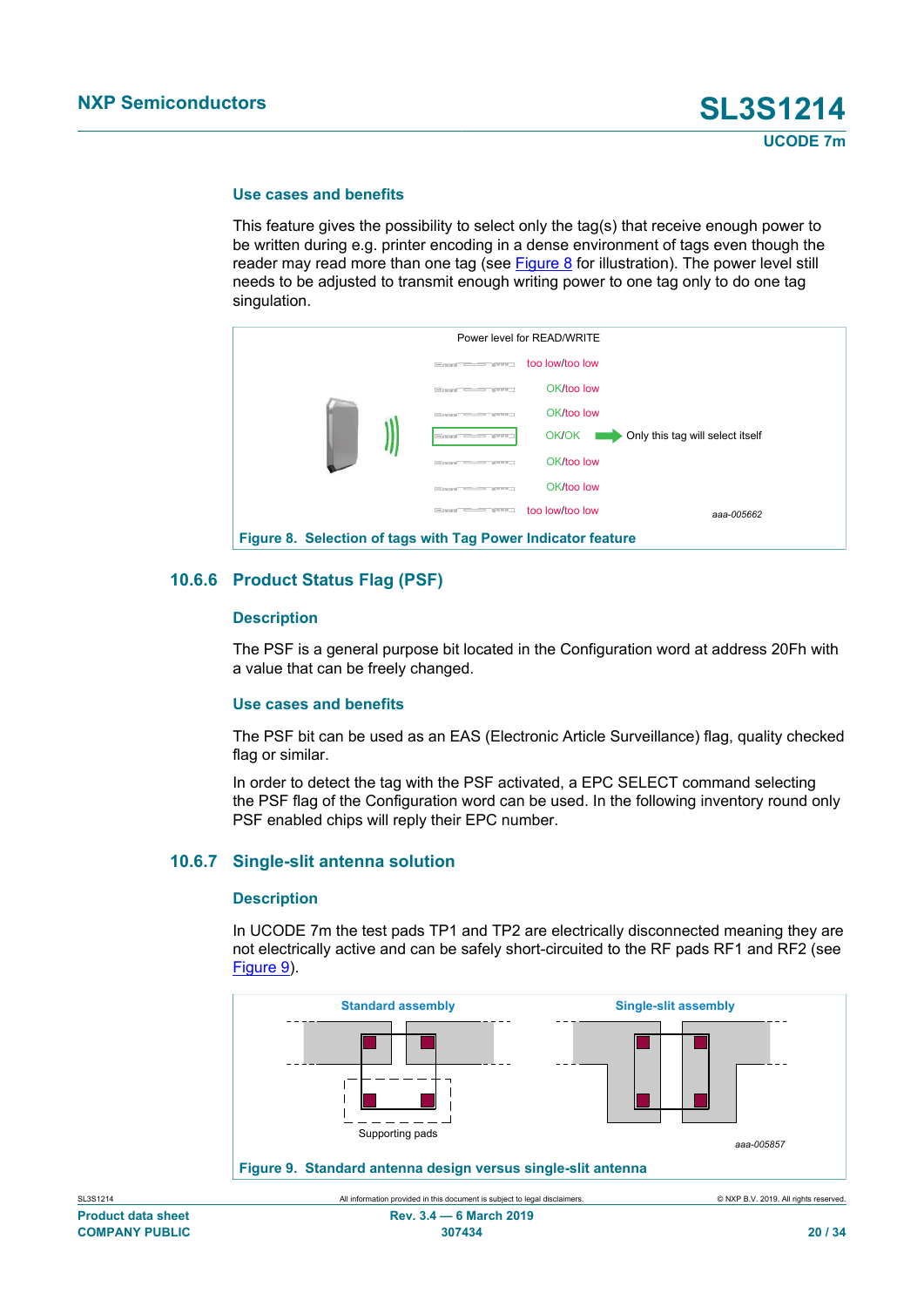#### **Uses cases and benefits**

Using single-slit antenna enables easier assembly and antenna design. Inlay manufacturer will only have to take care about one slit of the antenna instead of two in case all pads need to be disconnected from each other.

Additionally single-slit antenna assembly and the related increased input capacitance (see [Table 11](#page-22-0)) can be used advantageously over the standard antenna design as additional room for optimization to different antenna design.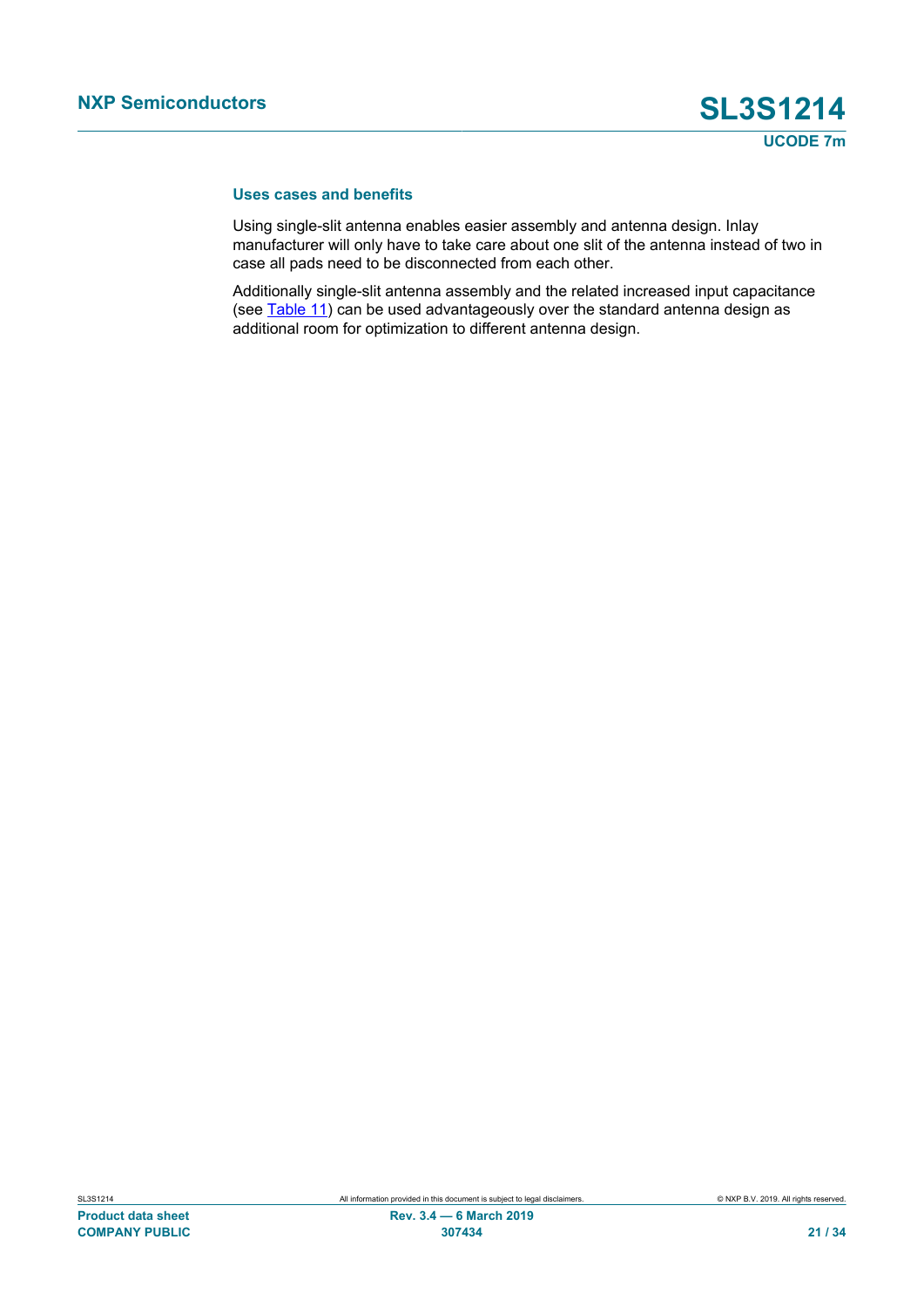### <span id="page-21-5"></span>**11 Limiting values**

### <span id="page-21-4"></span><span id="page-21-1"></span><span id="page-21-0"></span>**Table 10. Limiting values[\[1\]](#page-21-0)[\[2\]](#page-21-1)**

<span id="page-21-2"></span>*In accordance with the Absolute Maximum Rating System (IEC 60134). Voltages are referenced to RFN*

<span id="page-21-3"></span>

| <b>Symbol</b>               | <b>Parameter</b>                   | <b>Conditions</b>                     |          | <b>Min</b> | <b>Max</b> | <b>Unit</b> |
|-----------------------------|------------------------------------|---------------------------------------|----------|------------|------------|-------------|
| <b>Bare die limitations</b> |                                    |                                       |          |            |            |             |
| $T_{\text{stg}}$            | storage temperature                |                                       |          | $-55$      | $+125$     | °C          |
| $T_{amb}$                   | ambient temperature                |                                       |          | $-40$      | $+85$      | °C          |
| V <sub>ESD</sub>            | electrostatic discharge<br>voltage | Human body model                      | $[3][4]$ |            | ±2         | kV          |
| <b>Pad limitations</b>      |                                    |                                       |          |            |            |             |
| $P_i$                       | input power                        | maximum power<br>dissipation, RFP pad |          |            | 100        | mW          |

[1] Stresses above those listed under Absolute Maximum Ratings may cause permanent damage to the device. This is a stress rating only and functional operation of the device at these or any conditions other than those described in the Operating Conditions and Electrical Characteristics section of this specification is not implied.

[2] This product includes circuitry specifically designed for the protection of its internal devices from the damaging effects of excessive static charge. Nonetheless, it is suggested that conventional precautions be taken to avoid applying greater than the rated maxima.

[3] ANSI/ESDA/JEDEC JS-001

[4] For ESD measurement, the die chip has been mounted into a CDIP20 package.

#### **CAUTION**



This device is sensitive to ElectroStatic Discharge (ESD). Observe precautions for handling electrostatic sensitive devices. Such precautions are described in the *ANSI/ESD S20.20, IEC/ST 61340-5, JESD625-A* or equivalent standards.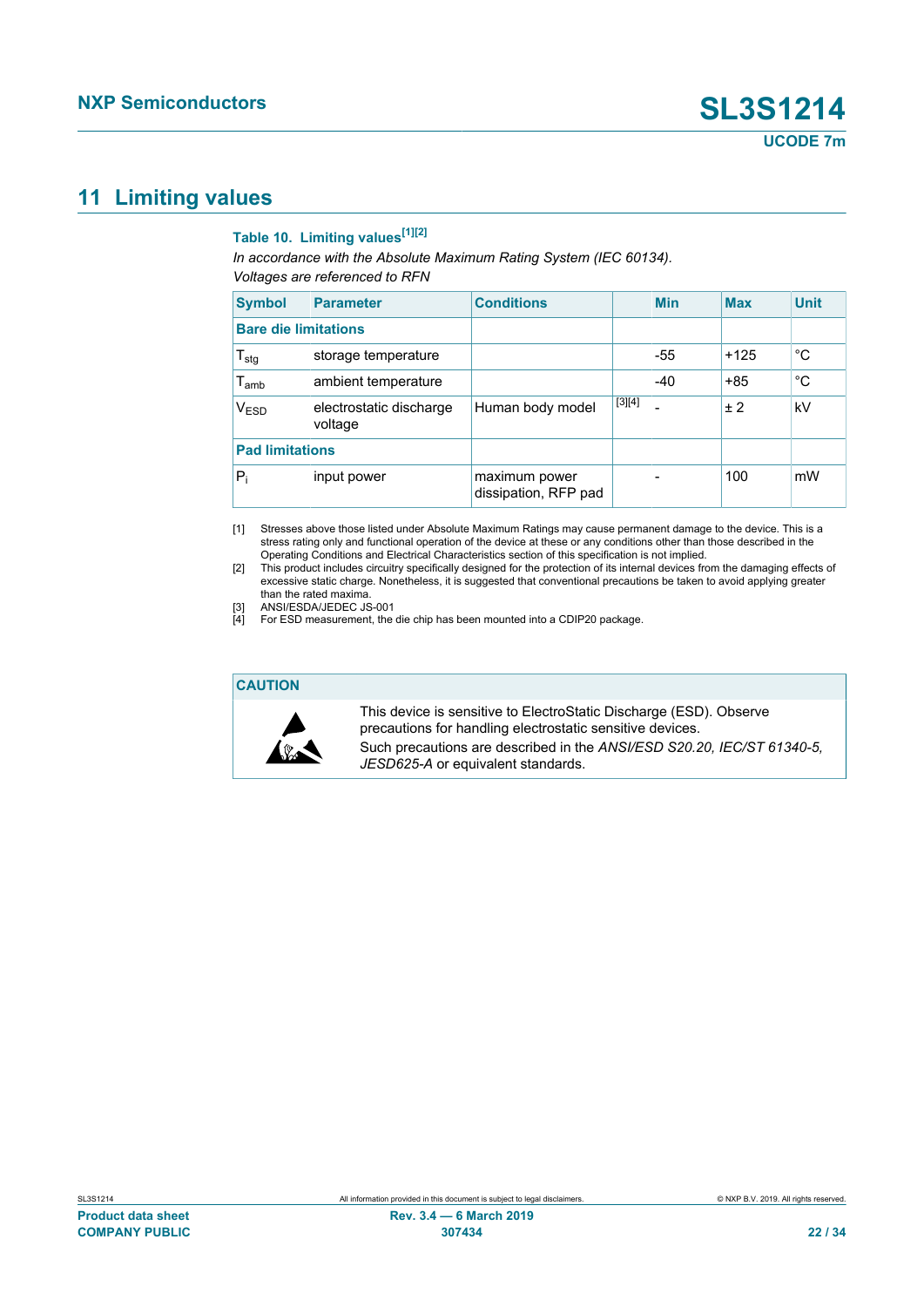### <span id="page-22-11"></span>**12 Characteristics**

### <span id="page-22-12"></span><span id="page-22-9"></span><span id="page-22-8"></span><span id="page-22-7"></span><span id="page-22-6"></span><span id="page-22-5"></span><span id="page-22-4"></span><span id="page-22-3"></span><span id="page-22-2"></span><span id="page-22-1"></span><span id="page-22-0"></span>**12.1 UCODE 7m bare die characteristics**

#### **Table 11. UCODE 7m RF interface characteristics (RF1, RF2) Symbol Parameter Conditions Min Typ Max Unit** fi input frequency and the state of the state of the state of  $\vert$  840  $\vert$  -  $\vert$  960 MHz P<sub>i(min)</sub> minimum input power READ sensitivity [\[1\]](#page-22-1)[\[2\]](#page-22-2)[\[3\]](#page-22-3) - |-21 |- |dBm  $\overline{P_{\text{i(min)}}}$  minimum input power WRITE sensitivity  $^{[4]}$  $^{[4]}$  $^{[4]}$ - -16 - dBm t 16bit encoding speed 16-bit [\[5\]](#page-22-5) - |1 |- |ms  $32$ -bit (block write)  $\boxed{[5]}$  $\boxed{[5]}$  $\boxed{[5]}$ - |1.8 |- |ms  $C_i$  chip input capacitance parallel  $[2][6]$  $[2][6]$  $0.63$   $\qquad -$  pF 866 MHz [\[2\]](#page-22-2)[\[6\]](#page-22-6)  $14.5$ -j293 -  $\Omega$ 915 MHz [\[2\]](#page-22-2)[\[6\]](#page-22-6)  $12.5$ -j277 -  $\Omega$ Z chip impedance 953 MHz [\[2\]](#page-22-2)[\[6\]](#page-22-6)  $12.5$ -j267 -  $\Omega$  $Z$  typical assembled impedance  $^{[7]}$  $^{[7]}$  $^{[7]}$  915MHz [\[8\]](#page-22-8)  $18$ -j245 -  $\Omega$  $Z$  typical assembled impedance  $^{[7]}$  $^{[7]}$  $^{[7]}$  in case of single-slit antenna assembly 915MHz [\[8\]](#page-22-8)[\[9\]](#page-22-9)  $13.5$ -j195 -  $\Omega$ **Tag Power Indicator mode**  $P_{i(min)}$  minimum input power level to be able to select the tag [\[4\]](#page-22-4) - |-15 |- |dBm

[1] Power to process a QUERY command<br>[2] Measured with a 50  $\Omega$  source impedant

[2] Measured with a 50 Ω source impedance directly on the chip [3] Results in approximately -21,5dBm tag sensitivity with a 2dBi

Results in approximately -21,5dBm tag sensitivity with a 2dBi gain antenna

[4] Tag sensitivity on a 2dBi gain antenna<br>[5] When the memory content is "0000...".

[5] When the memory content is "0000..."<br>[6] At minimum operating power

[6] At minimum operating power<br>[7] Assuming a 80fF additional in

[7] Assuming a 80fF additional input capacitance, 250fF in case of single slit antenna<br>[8] The antenna shall be matched to this impedance

[8] The antenna shall be matched to this impedance<br>[9] Depending on the specific assembly process, ser

Depending on the specific assembly process, sensitivity losses of few tenths of dB might occur

#### <span id="page-22-10"></span>**Table 12. UCODE 7m memory characteristics**

| <b>Symbol</b><br>Parameter<br><b>EEPROM characteristics</b> |                         |                 | <b>Conditions</b> | <b>Min</b> | Tvp | <b>Max</b> | <b>Unit</b> |
|-------------------------------------------------------------|-------------------------|-----------------|-------------------|------------|-----|------------|-------------|
|                                                             |                         |                 |                   |            |     |            |             |
|                                                             | <b>T</b> <sub>ret</sub> | retention time  | $T_{amb}$ ≤ 55 °C | 20         |     | -          | year        |
|                                                             | $N_{endu(W)}$           | write endurance |                   | 100k       |     | -          | cycle       |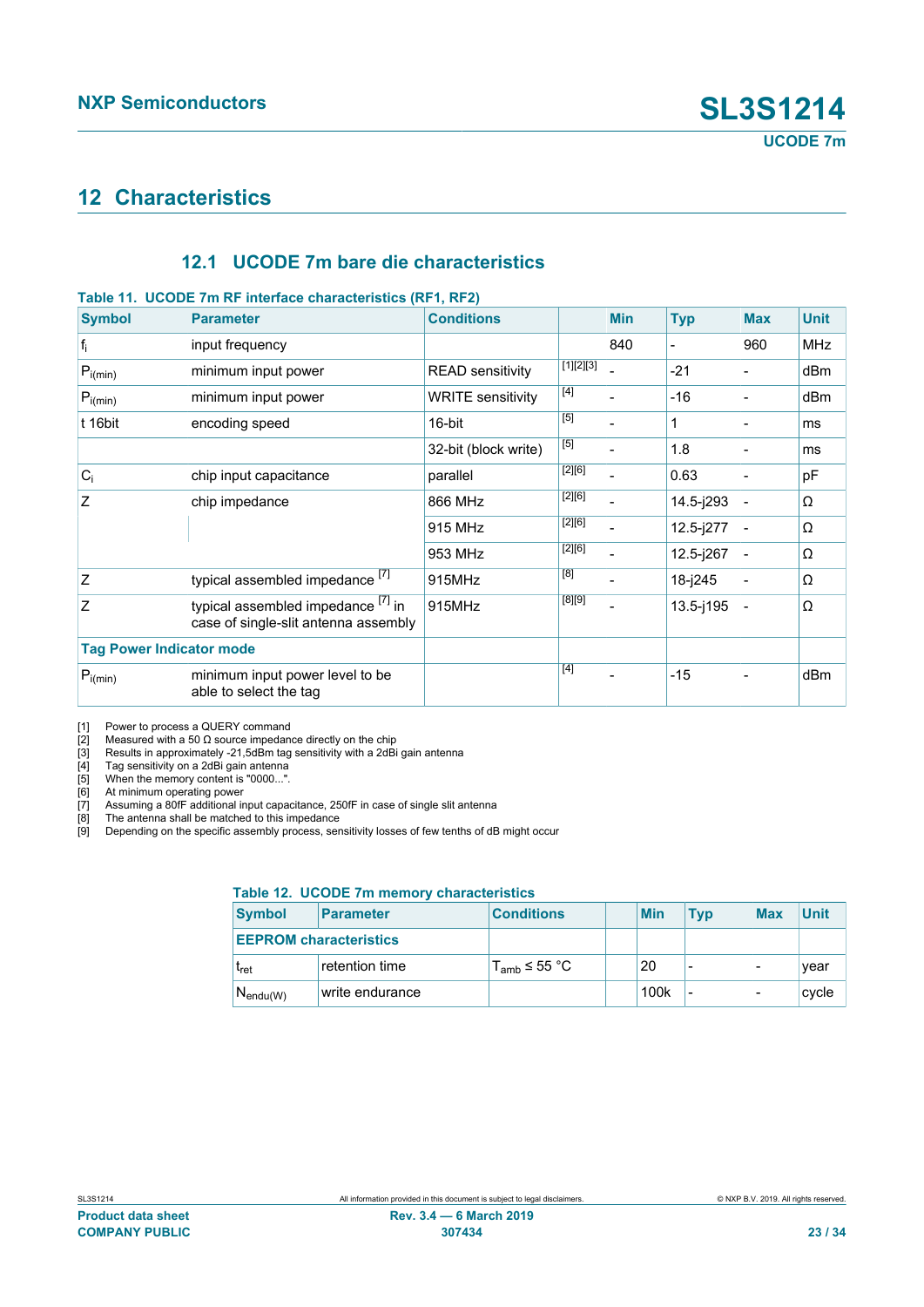### **12.2 UCODE 7m SOT886 characteristics**

#### <span id="page-23-4"></span><span id="page-23-3"></span><span id="page-23-2"></span><span id="page-23-1"></span><span id="page-23-0"></span>**Table 13. UCODE 7m RF interface characteristics (RF1, RF1)**

| <b>Symbol</b> | <b>Parameter</b>    | <b>Conditions</b>          |          | <b>Min</b> | <b>Typ</b>  | <b>Max</b> | <b>Unit</b> |
|---------------|---------------------|----------------------------|----------|------------|-------------|------------|-------------|
| $P_{i(min)}$  | minimum input power | <b>RFAD</b><br>sensitivity | $[1][2]$ |            | -21         | -          | dBm         |
|               | impedance           | 915 MHz                    | $[3]$    |            | 12.8 - i248 | -          | Ω           |

[1] Power to process a Query command.

[2] Measured with a 50  $\Omega$  source impedance.

[3] At minimum operating power.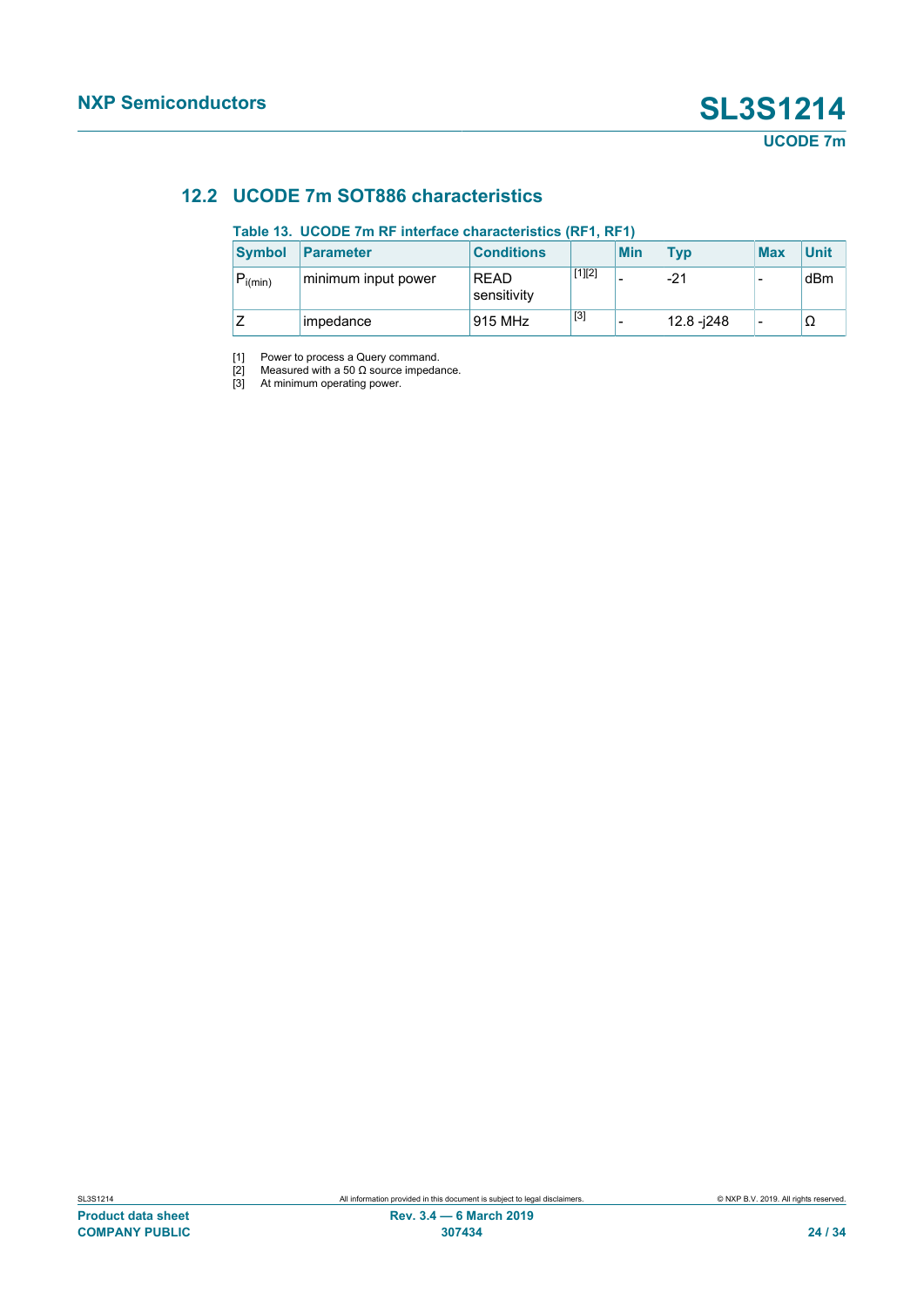### <span id="page-24-1"></span>**13 Package outline**

<span id="page-24-0"></span>

**Figure 10. Package outline SOT886**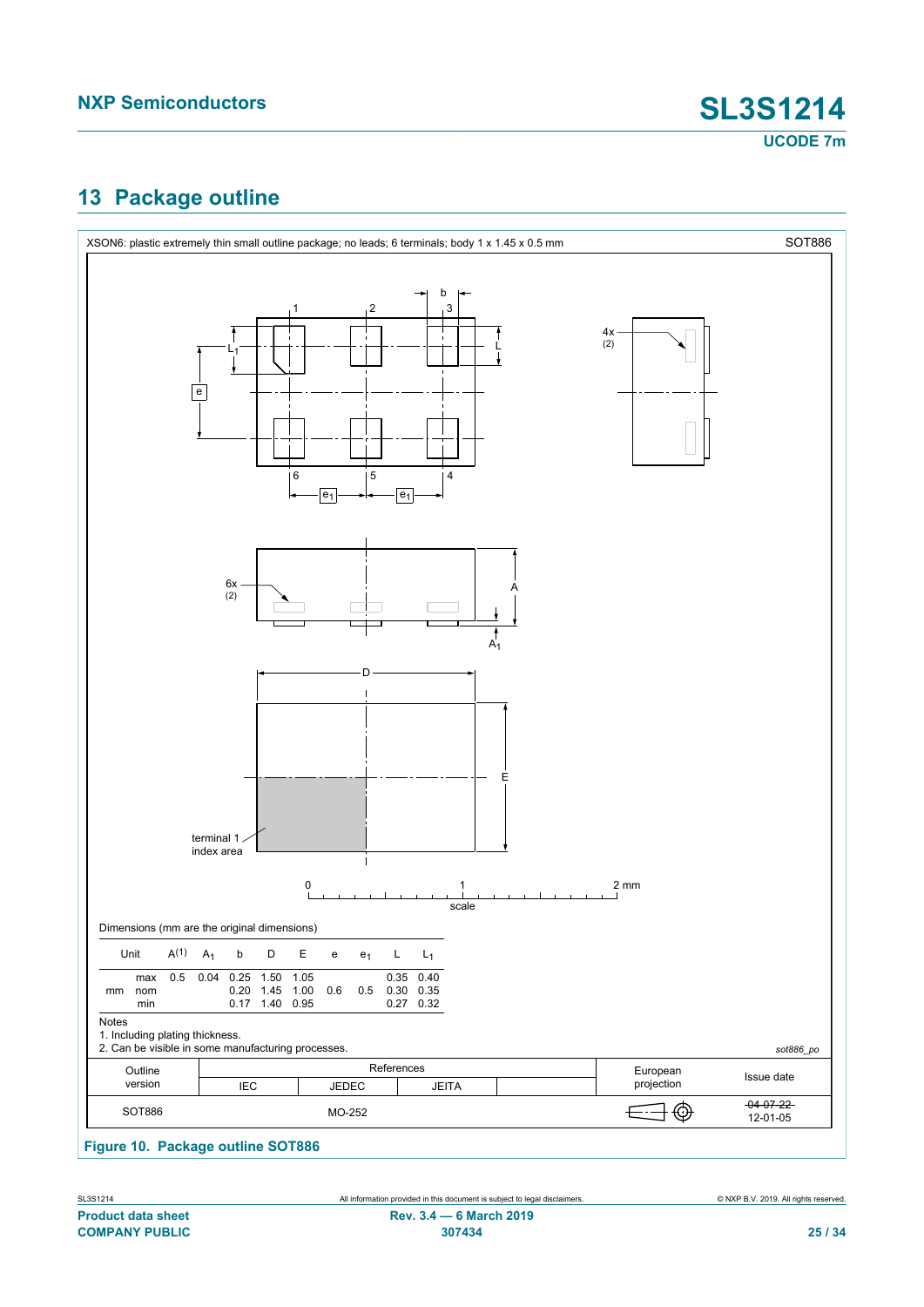### <span id="page-25-0"></span>**14 Packing information**

**14.1 Wafer**

<span id="page-25-2"></span><span id="page-25-1"></span>See [\[2\]](#page-27-0)

#### **14.2 SOT886**

See: [www.nxp.com/packages/SOT886.html](http://www.nxp.com/packages/SOT886.html)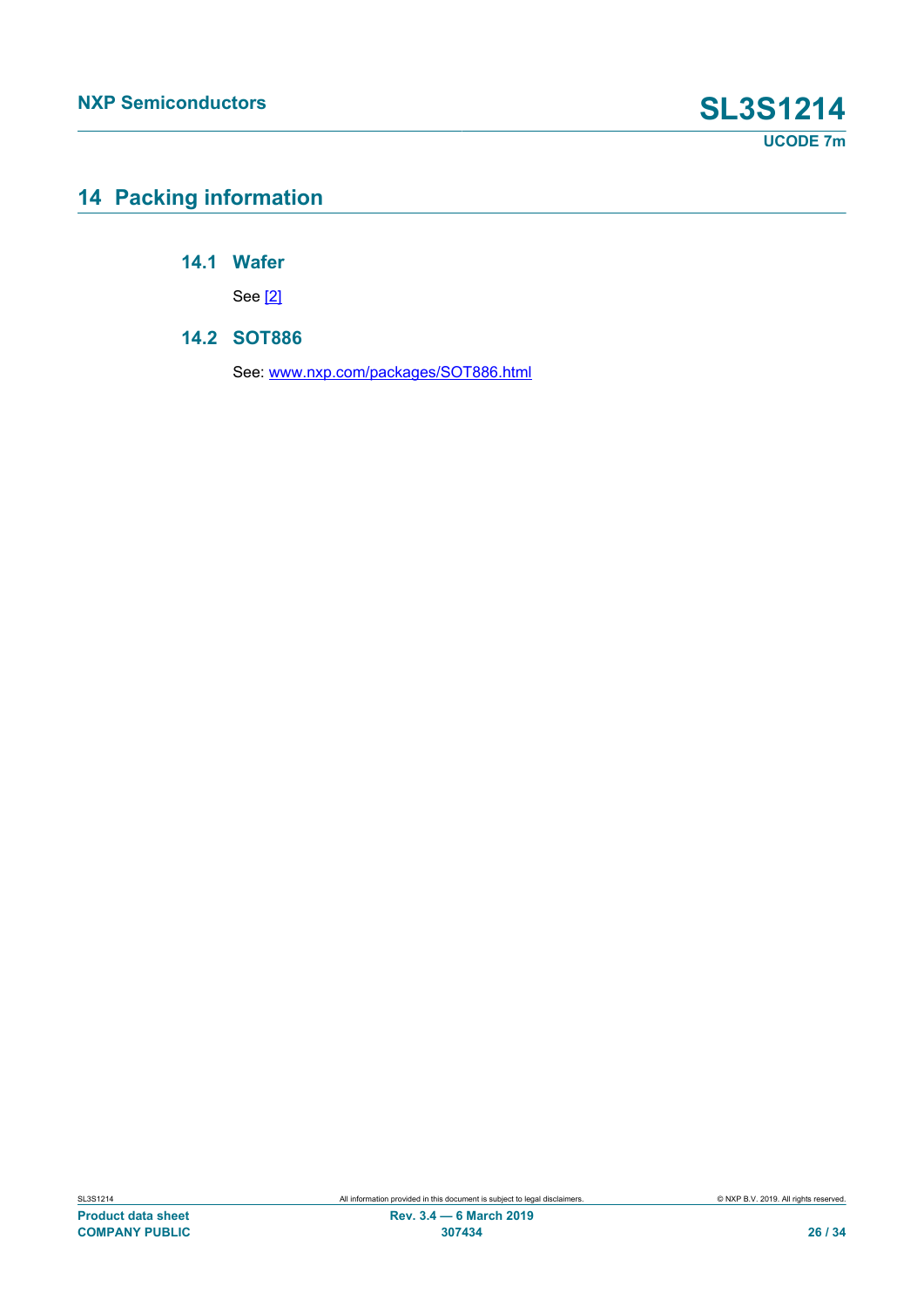### <span id="page-26-1"></span>**15 Abbreviations**

<span id="page-26-0"></span>

|                 | <b>Table 14. Abbreviations</b>                                                                 |  |  |  |  |
|-----------------|------------------------------------------------------------------------------------------------|--|--|--|--|
| <b>Acronym</b>  | <b>Description</b>                                                                             |  |  |  |  |
| <b>CRC</b>      | <b>Cyclic Redundancy Check</b>                                                                 |  |  |  |  |
| <b>CW</b>       | Continuous Wave                                                                                |  |  |  |  |
| DSB-ASK         | Double Side Band-Amplitude Shift Keying                                                        |  |  |  |  |
| DC              | Direct Current                                                                                 |  |  |  |  |
| EAS             | Electronic Article Surveillance                                                                |  |  |  |  |
| <b>EEPROM</b>   | Electrically Erasable Programmable Read Only Memory                                            |  |  |  |  |
| <b>EPC</b>      | Electronic Product Code (containing Header, Domain Manager, Object Class<br>and Serial Number) |  |  |  |  |
| FM <sub>0</sub> | Bi phase space modulation                                                                      |  |  |  |  |
| G <sub>2</sub>  | Generation 2                                                                                   |  |  |  |  |
| IC              | <b>Integrated Circuit</b>                                                                      |  |  |  |  |
| PIE             | <b>Pulse Interval Encoding</b>                                                                 |  |  |  |  |
| <b>PSF</b>      | <b>Product Status Flag</b>                                                                     |  |  |  |  |
| <b>RF</b>       | Radio Frequency                                                                                |  |  |  |  |
| <b>UHF</b>      | <b>Ultra High Frequency</b>                                                                    |  |  |  |  |
| <b>SECS</b>     | Semi Equipment Communication Standard                                                          |  |  |  |  |
| TID             | Tag IDentifier                                                                                 |  |  |  |  |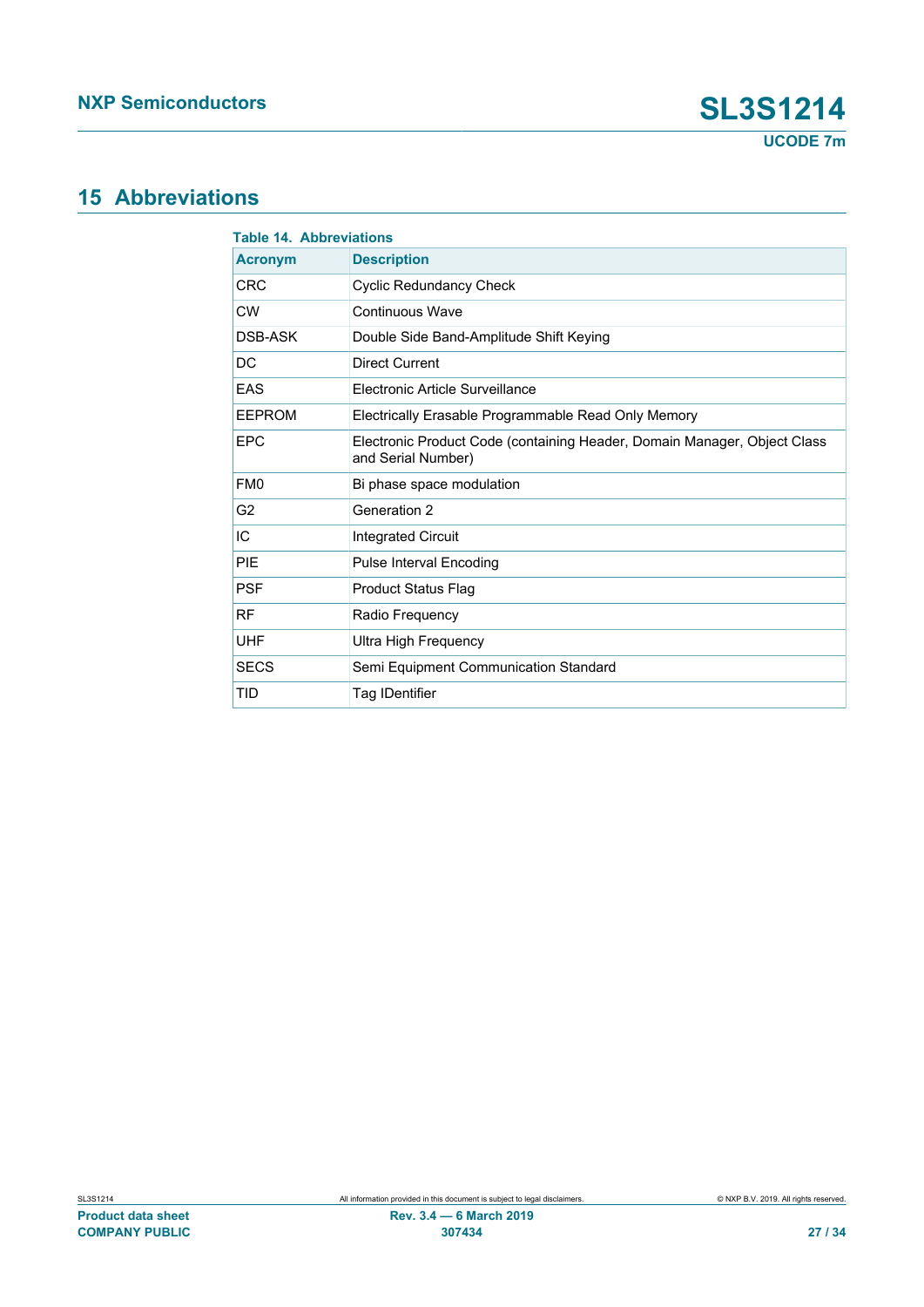### <span id="page-27-3"></span>**16 References**

- <span id="page-27-1"></span>[1] EPCglobal: EPC Radio-Frequency Identity Protocols Class-1 Generation-2 UHF RFID Protocol for Communications at 860 MHz – 960 MHz, Version 1.2.0 (October 23, 2008)
- <span id="page-27-0"></span>[2] Data sheet - Delivery type description – General specification for 8" wafer on UVtape with electronic fail die marking, BU-ID document number: 1093\*\*<sup>1</sup>
- <span id="page-27-2"></span>[3] Application note - AN11274 – FAQ on UCODE 7

<sup>1</sup> \*\* ... document version number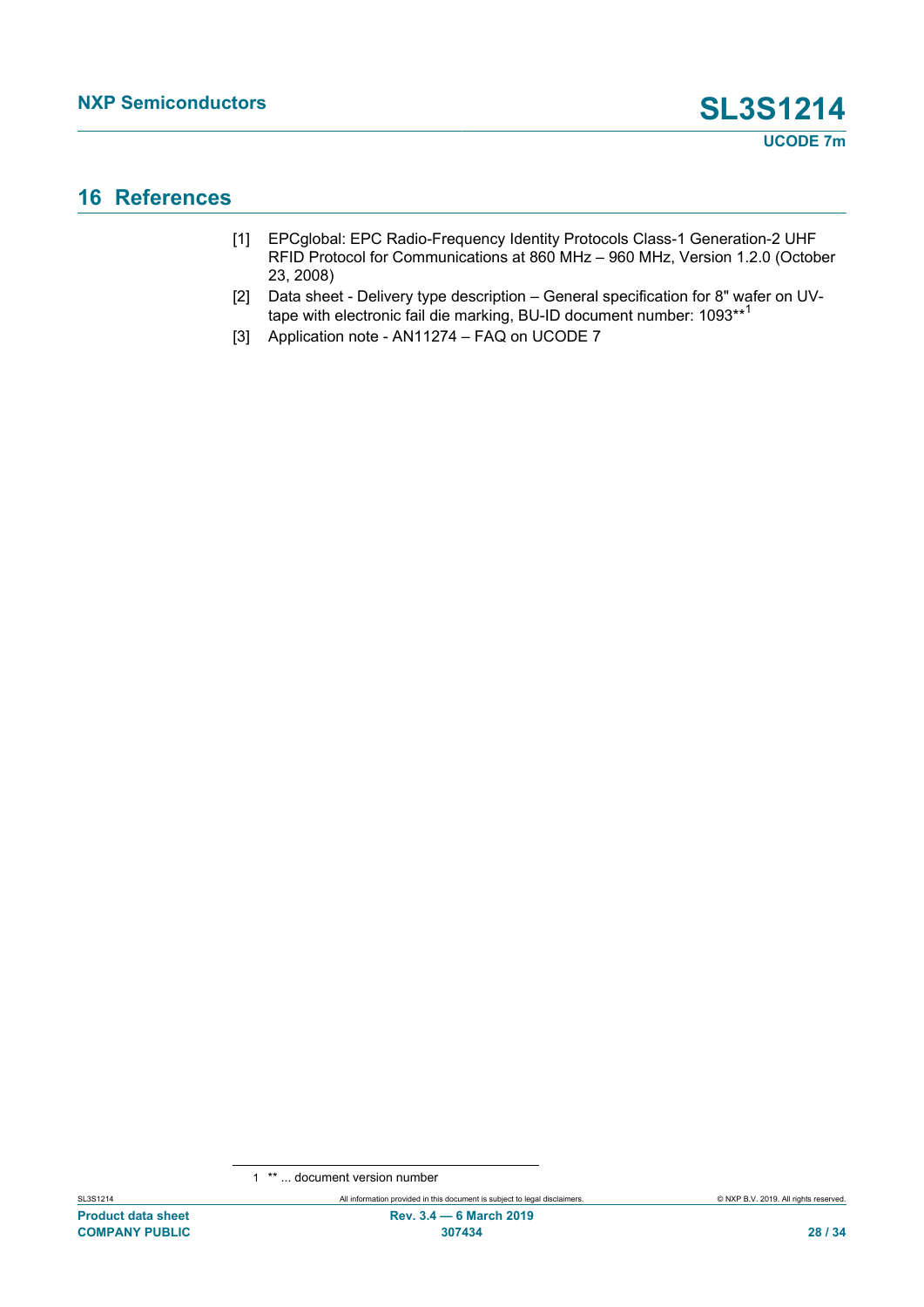## <span id="page-28-1"></span>**17 Revision history**

<span id="page-28-0"></span>

| <b>Table 15. Revision history</b>                                                                  |                        |                    |                      |                   |  |  |
|----------------------------------------------------------------------------------------------------|------------------------|--------------------|----------------------|-------------------|--|--|
| <b>Document ID</b>                                                                                 | <b>Release date</b>    | Data sheet status  | <b>Change notice</b> | <b>Supersedes</b> |  |  |
| SL3S1214 v. 3.4                                                                                    | 20190306               | Product data sheet |                      | SL3S1214 v. 3.3   |  |  |
| Modifications:                                                                                     | • Section 16: updated  |                    |                      |                   |  |  |
| SL3S1214 v. 3.3                                                                                    | 20161212               | Product data sheet |                      | SL3S1214 v. 3.2   |  |  |
| Modifications:                                                                                     | • Figure 5: corrected  |                    |                      |                   |  |  |
| SL3S1214 v. 3.2                                                                                    | 20160727               | Product data sheet |                      | SL3S1214 v. 3.1   |  |  |
| Modifications:<br>• Update Automatic Pre-serialization functionality<br>• Figure 5 - change of TID |                        |                    |                      |                   |  |  |
| SL3S1214 v. 3.1                                                                                    | 20150727               | Product data sheet | ٠                    | SL3S1214 v. 3.0   |  |  |
| Modifications:                                                                                     | • SOT886 package added |                    |                      |                   |  |  |
| SL3S1214 v. 3.0                                                                                    | 20141023               | Product data sheet |                      |                   |  |  |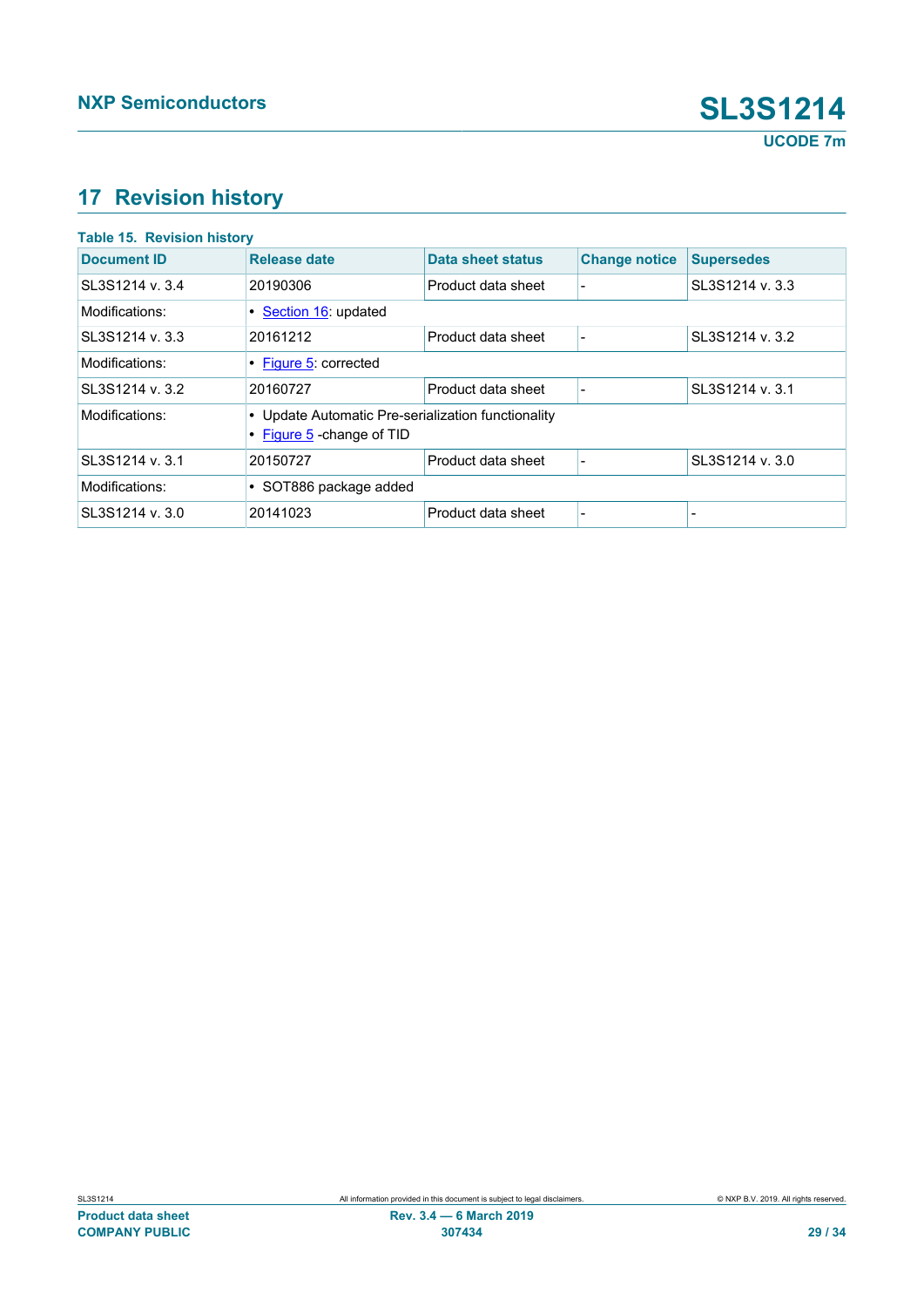### <span id="page-29-0"></span>**18 Legal information**

### **18.1 Data sheet status**

| Document status <sup>[1][2]</sup> | Product status <sup>[3]</sup> | <b>Definition</b>                                                                        |
|-----------------------------------|-------------------------------|------------------------------------------------------------------------------------------|
| Objective [short] data sheet      | Development                   | This document contains data from the objective specification for product<br>development. |
| Preliminary [short] data sheet    | Qualification                 | This document contains data from the preliminary specification.                          |
| Product [short] data sheet        | Production                    | This document contains the product specification.                                        |

[1] Please consult the most recently issued document before initiating or completing a design.<br>[2] The term 'short data sheet' is explained in section "Definitions".

[2] The term 'short data sheet' is explained in section "Definitions".<br>[3] The product status of device(s) described in this document may

The product status of device(s) described in this document may have changed since this document was published and may differ in case of multiple devices. The latest product status information is available on the Internet at URL http://www.nxp.com.

### **18.2 Definitions**

**Draft** — The document is a draft version only. The content is still under internal review and subject to formal approval, which may result in modifications or additions. NXP Semiconductors does not give any representations or warranties as to the accuracy or completeness of information included herein and shall have no liability for the consequences of use of such information.

**Short data sheet** — A short data sheet is an extract from a full data sheet with the same product type number(s) and title. A short data sheet is intended for quick reference only and should not be relied upon to contain detailed and full information. For detailed and full information see the relevant full data sheet, which is available on request via the local NXP Semiconductors sales office. In case of any inconsistency or conflict with the short data sheet, the full data sheet shall prevail.

**Product specification** — The information and data provided in a Product data sheet shall define the specification of the product as agreed between NXP Semiconductors and its customer, unless NXP Semiconductors and customer have explicitly agreed otherwise in writing. In no event however, shall an agreement be valid in which the NXP Semiconductors product is deemed to offer functions and qualities beyond those described in the Product data sheet.

#### **18.3 Disclaimers**

**Limited warranty and liability** — Information in this document is believed to be accurate and reliable. However, NXP Semiconductors does not give any representations or warranties, expressed or implied, as to the accuracy or completeness of such information and shall have no liability for the consequences of use of such information. NXP Semiconductors takes no responsibility for the content in this document if provided by an information source outside of NXP Semiconductors. In no event shall NXP Semiconductors be liable for any indirect, incidental, punitive, special or consequential damages (including - without limitation - lost profits, lost savings, business interruption, costs related to the removal or replacement of any products or rework charges) whether or not such damages are based on tort (including negligence), warranty, breach of contract or any other legal theory. Notwithstanding any damages that customer might incur for any reason whatsoever, NXP Semiconductors' aggregate and cumulative liability towards customer for the products described herein shall be limited in accordance with the Terms and conditions of commercial sale of NXP **Semiconductors** 

**Right to make changes** — NXP Semiconductors reserves the right to make changes to information published in this document, including without limitation specifications and product descriptions, at any time and without

notice. This document supersedes and replaces all information supplied prior to the publication hereof.

**Suitability for use** — NXP Semiconductors products are not designed, authorized or warranted to be suitable for use in life support, life-critical or safety-critical systems or equipment, nor in applications where failure or malfunction of an NXP Semiconductors product can reasonably be expected to result in personal injury, death or severe property or environmental damage. NXP Semiconductors and its suppliers accept no liability for inclusion and/or use of NXP Semiconductors products in such equipment or applications and therefore such inclusion and/or use is at the customer's own risk.

**Applications** — Applications that are described herein for any of these products are for illustrative purposes only. NXP Semiconductors makes no representation or warranty that such applications will be suitable for the specified use without further testing or modification. Customers are responsible for the design and operation of their applications and products using NXP Semiconductors products, and NXP Semiconductors accepts no liability for any assistance with applications or customer product design. It is customer's sole responsibility to determine whether the NXP Semiconductors product is suitable and fit for the customer's applications and products planned, as well as for the planned application and use of customer's third party customer(s). Customers should provide appropriate design and operating safeguards to minimize the risks associated with their applications and products. NXP Semiconductors does not accept any liability related to any default, damage, costs or problem which is based on any weakness or default in the customer's applications or products, or the application or use by customer's third party customer(s). Customer is responsible for doing all necessary testing for the customer's applications and products using NXP Semiconductors products in order to avoid a default of the applications and the products or of the application or use by customer's third party customer(s). NXP does not accept any liability in this respect

**Limiting values** — Stress above one or more limiting values (as defined in the Absolute Maximum Ratings System of IEC 60134) will cause permanent damage to the device. Limiting values are stress ratings only and (proper) operation of the device at these or any other conditions above those given in the Recommended operating conditions section (if present) or the Characteristics sections of this document is not warranted. Constant or repeated exposure to limiting values will permanently and irreversibly affect the quality and reliability of the device.

**Terms and conditions of commercial sale** — NXP Semiconductors products are sold subject to the general terms and conditions of commercial sale, as published at http://www.nxp.com/profile/terms, unless otherwise agreed in a valid written individual agreement. In case an individual agreement is concluded only the terms and conditions of the respective agreement shall apply. NXP Semiconductors hereby expressly objects to applying the customer's general terms and conditions with regard to the purchase of NXP Semiconductors products by customer.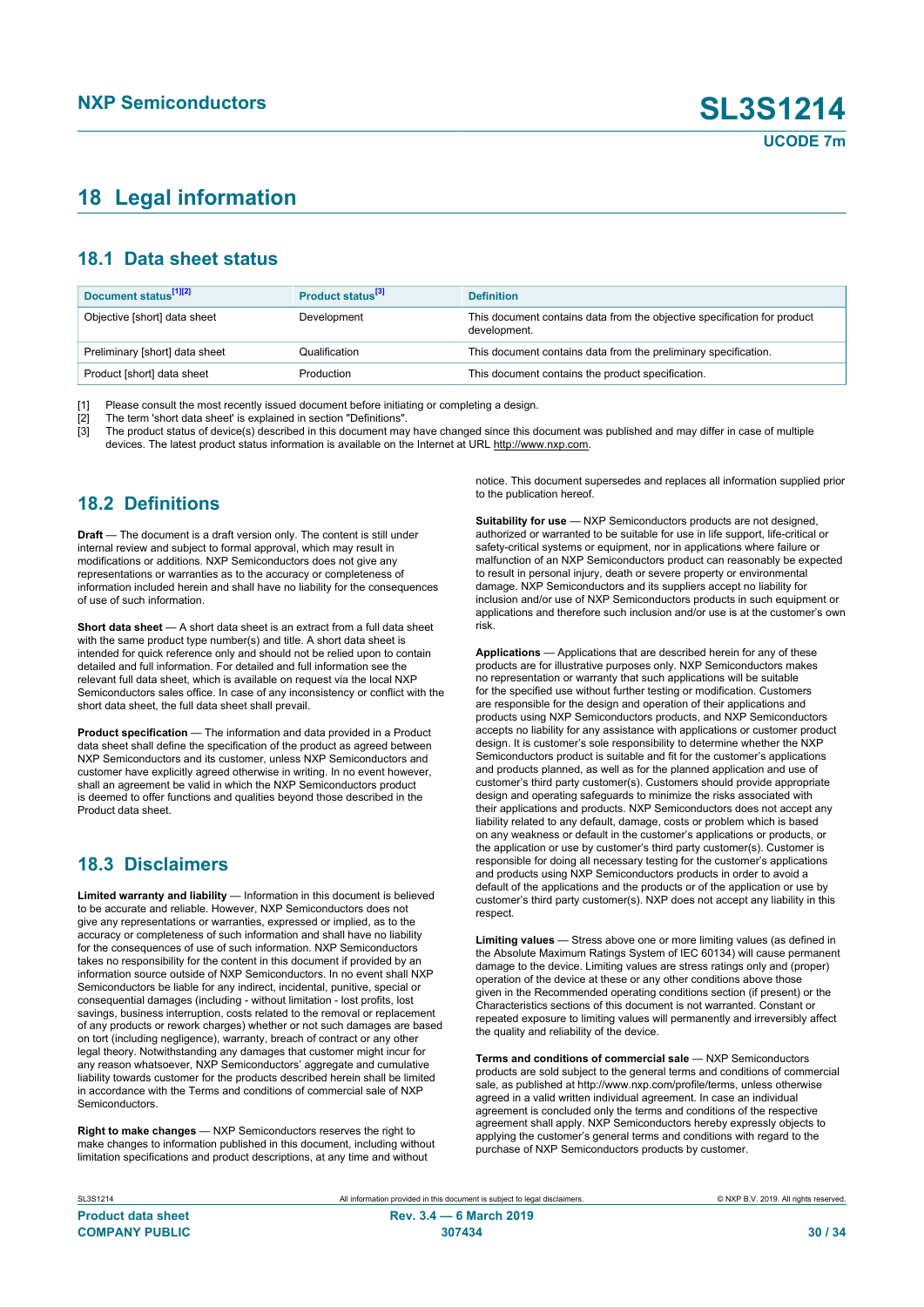#### **UCODE 7m**

**No offer to sell or license** — Nothing in this document may be interpreted or construed as an offer to sell products that is open for acceptance or the grant, conveyance or implication of any license under any copyrights, patents or other industrial or intellectual property rights.

**Bare die** — All die are tested on compliance with their related technical specifications as stated in this data sheet up to the point of wafer sawing and are handled in accordance with the NXP Semiconductors storage and transportation conditions. If there are data sheet limits not guaranteed, these will be separately indicated in the data sheet. There are no postpacking tests performed on individual die or wafers. NXP Semiconductors has no control of third party procedures in the sawing, handling, packing or assembly of the die. Accordingly, NXP Semiconductors assumes no liability for device functionality or performance of the die or systems after third party sawing, handling, packing or assembly of the die. It is the responsibility of the customer to test and qualify their application in which the die is used. All die sales are conditioned upon and subject to the customer entering into a written die sale agreement with NXP Semiconductors through its legal department.

**Quick reference data** — The Quick reference data is an extract of the product data given in the Limiting values and Characteristics sections of this document, and as such is not complete, exhaustive or legally binding.

**Export control** — This document as well as the item(s) described herein may be subject to export control regulations. Export might require a prior authorization from competent authorities.

**Non-automotive qualified products** — Unless this data sheet expressly states that this specific NXP Semiconductors product is automotive qualified, the product is not suitable for automotive use. It is neither qualified nor tested in accordance with automotive testing or application requirements. NXP Semiconductors accepts no liability for inclusion and/or use of nonautomotive qualified products in automotive equipment or applications. In the event that customer uses the product for design-in and use in automotive applications to automotive specifications and standards, customer (a) shall use the product without NXP Semiconductors' warranty of the product for such automotive applications, use and specifications, and (b) whenever customer uses the product for automotive applications beyond NXP Semiconductors' specifications such use shall be solely at customer's own risk, and (c) customer fully indemnifies NXP Semiconductors for any liability, damages or failed product claims resulting from customer design and use of the product for automotive applications beyond NXP Semiconductors' standard warranty and NXP Semiconductors' product specifications.

**Translations** — A non-English (translated) version of a document is for reference only. The English version shall prevail in case of any discrepancy between the translated and English versions.

#### **18.4 Trademarks**

Notice: All referenced brands, product names, service names and trademarks are the property of their respective owners.

**UCODE** — is a trademark of NXP B.V.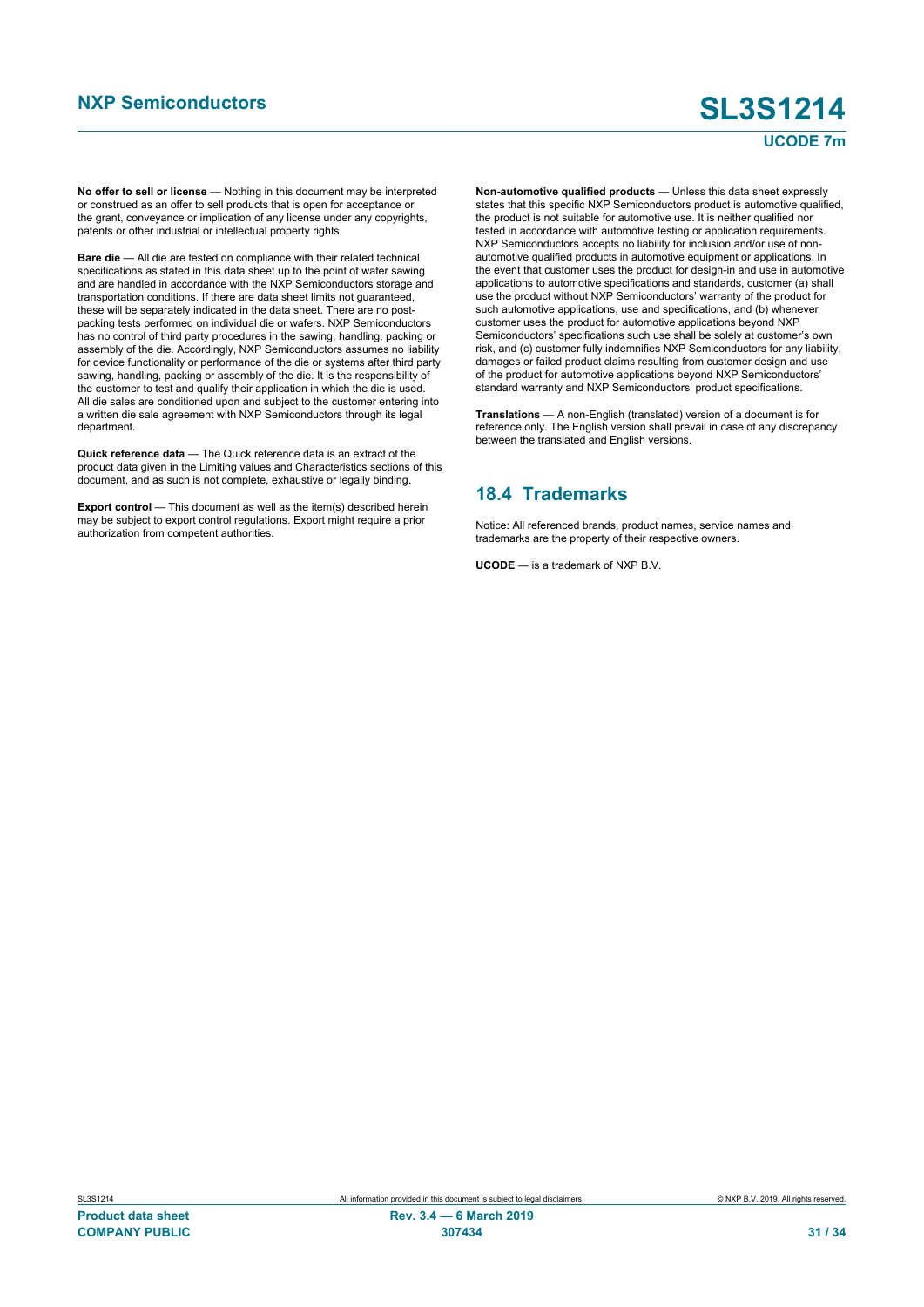### **Tables**

| Tab. 1. |                                            |  |
|---------|--------------------------------------------|--|
| Tab. 2. |                                            |  |
| Tab. 3. |                                            |  |
| Tab. 4. |                                            |  |
| Tab. 5. |                                            |  |
| Tab. 6. | UCODE 7m memory sections  13               |  |
| Tab. 7. | UCODE 7m overall memory map 13             |  |
| Tab. 8. |                                            |  |
| Tab. 9. | Configuration word UCODE 7m  continued  16 |  |

| Tab. 11. UCODE 7m RF interface characteristics |  |
|------------------------------------------------|--|
|                                                |  |
| Tab. 12. UCODE 7m memory characteristics  23   |  |
| Tab. 13. UCODE 7m RF interface characteristics |  |
|                                                |  |
|                                                |  |
|                                                |  |
|                                                |  |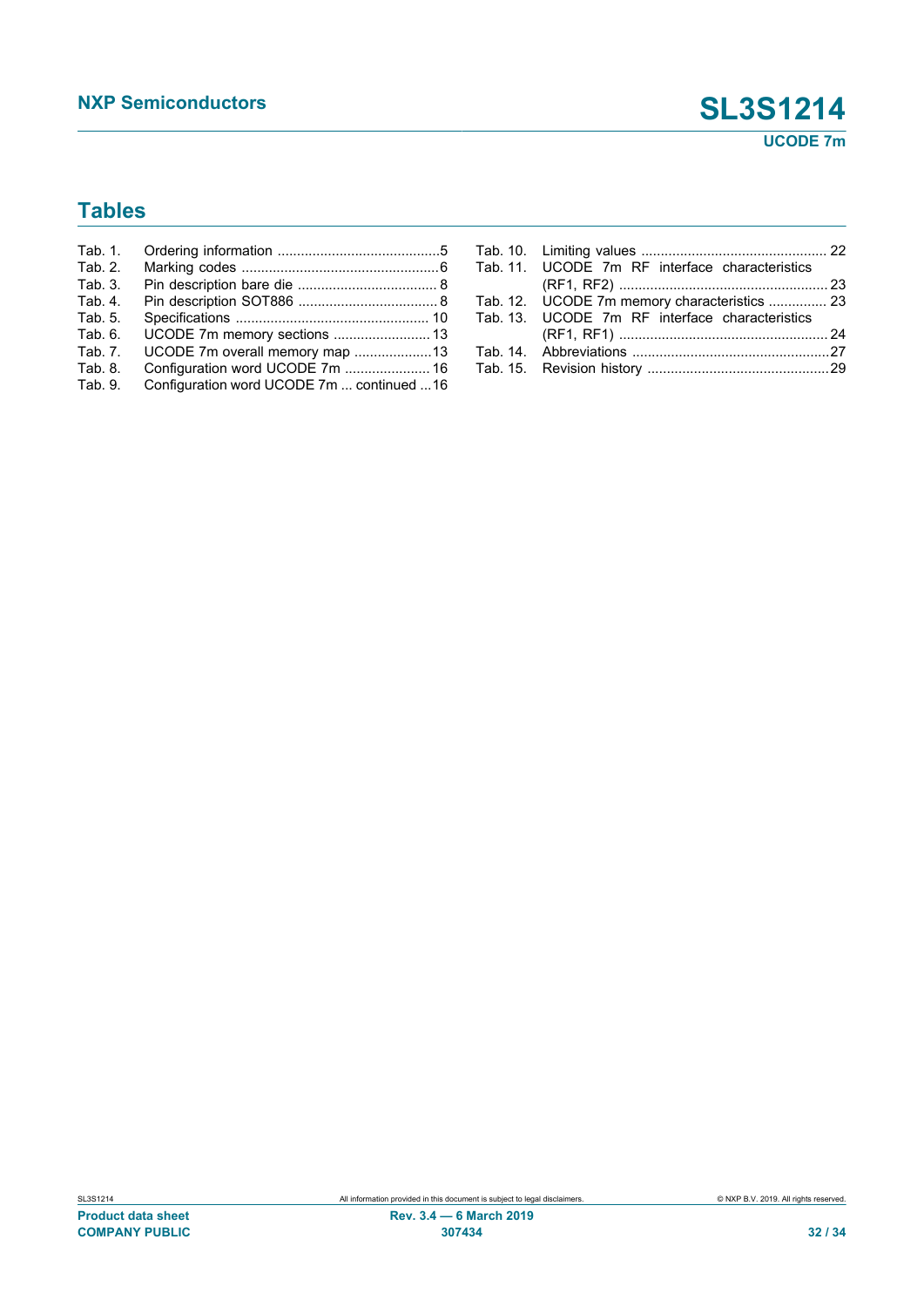## **Figures**

| Fig. 1. |                                      |  |
|---------|--------------------------------------|--|
| Fig. 2. |                                      |  |
| Fig. 3. |                                      |  |
| Fig. 4. |                                      |  |
| Fig. 5. | UCODE 7m TID memory structure 15     |  |
| Fig. 6. | Example of 16-bit Write command with |  |
|         |                                      |  |

| Fig. 7.  | Illustration of Parallel encoding for 16-bit |  |
|----------|----------------------------------------------|--|
| Fig. 8.  | Selection of tags with Tag Power Indicator   |  |
| Fig. 9.  | Standard antenna design versus single-slit   |  |
| Fig. 10. |                                              |  |